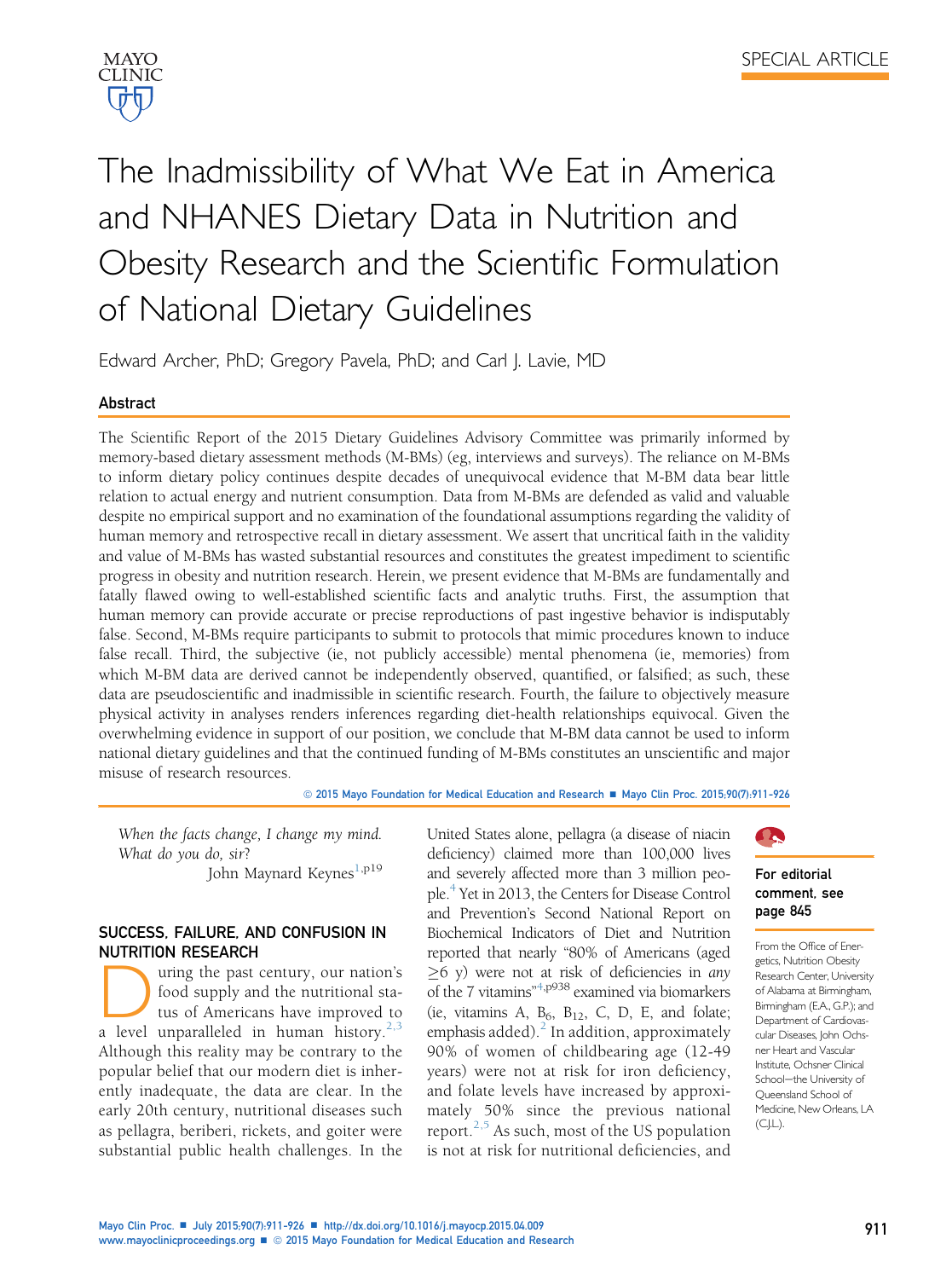neither do they have nutritional deficiencies and associated diseases.

Given these important improvements in diet-related health and recent work demonstrating that nongenetic evolution is the predominant driver of the diseases of excess (eg, obesity and type 2 diabetes mellitus),  $6-8$  it can be posited that diet is no longer a major risk factor for disease for most Americans. If accurate, this hypothesis suggests that the billions of research dollars targeted for diet and nutrition-related health research are misdirected.[9,10](#page-12-0) Nevertheless, despite the important dietary milestones of the past century and the substantial increases in federal funding during the past 2 decades,  $9,10$  research into human nutrition has been increasingly criticized. $11-13$ The genesis of these criticisms is the appalling track record of highly publicized nutrition claims derived from epidemiologic studies (eg, see the studies by Stampfer et al<sup>[14](#page-12-0)</sup> and Rimm et al<sup>[15](#page-12-0)</sup>) that consistently failed to be supported when tested using objective study de-signs.<sup>[11,16](#page-12-0)</sup> Young and Karr examined<sup>[17](#page-12-0)</sup> more than 50 nutritional claims from observational studies for a variety of dietary patterns and nutrient supplementation and found that "100% of the observational claims failed to replicate<sup>"p117</sup> and that 5 claims were statistically significant "in the opposite direction."P<sup>117</sup> These outcomes and others $18-21$  suggest that as often as not, when epidemiologic nutrition claims are tested against objective research methods, the results are either inconclusive or indicative of a contrary outcome.

### A FAILED RESEARCH PARADIGM

Epidemiologic studies suggest that almost any nutrient can be associated with a myriad of outcomes,[11,22](#page-12-0) as observed in Schoenfeld and Ioannidis' article, "Is Everything We Eat Associated With Cancer?"<sup>[22,](#page-12-0)p117</sup> With persistent cycles of specious nutrition claims in the media, it is not surprising that the public is confused and incredulous.<sup>23</sup> Insofar as the provision of clear and consistent dietary guidelines for the consuming public is a goal of nutrition epidemiology, it has failed in decisively answering the simple question, "What should we eat?"<sup>[24](#page-12-0)</sup> Nowhere is this fact more evident than the shifting sands of opinion on the relative risks of fat, salt, cholesterol, and sugar[.25-30](#page-12-0) Five decades of controversy surrounding basic dietary guidelines and nutrition recommendations is a public acknowledgement of a failed research paradigm. The striking incongruence between the improvements in the nutritional status of the US population<sup>[2,5](#page-12-0)</sup> and the current state of confusion, controversy, and clinical failure of epidemiologic nutrition research could not be clearer and necessitates an examination of the validity and value of epidemiologic nutrition research.

## PURPOSE OF THIS REVIEW

Memory-based dietary assessment methods (M-BMs) (eg, interviews, questionnaires, and surveys<sup>31,32</sup>) are the dominant data collection protocols in national nutrition surveillance<sup>[33](#page-12-0)</sup> and government-funded epidemiologic nutri-tion<sup>[34](#page-12-0)</sup> and obesity<sup>33</sup> research. Importantly, M-BM data are used to inform national nutritional policy and dietary guidelines. $30$  The recent Scientific Report of the 2015 Dietary Guidelines Advisory Committee (DGAC) stated explicitly that most of the DGAC data analyses used the M-BMs of the National Health and Nutrition Examination Survey (NHANES) dietary component, What We Eat in America (WWEIA)[.30](#page-12-0) Although decades of unequivocal evidence demonstrate that the indirect, proxy estimates derived from M-BMs bear little relation to actual energy or nutrient consumption,<sup>13,33,35-45</sup> the underlying assumptions regarding the validity of human memory and recall in dietary assessment have not been questioned. To the contrary, M-BM data are vigorously defended as valid and inherently valuable despite no empirical support for those assertions.<sup>[46](#page-13-0)</sup> Although the relationship between 2 different constructs may be expected to be weak, the trivial relationships between the proxy estimates (ie, self-reported energy intake [EI] and nutrient intake) and their referents (ie, actual EI and nutrient intake) are unacceptable. We assert that the explanatory and predictive failure of epidemiologic nutrition research is explained by its reliance on M-BMs, and, as such, the uncritical faith in the validity and value of M-BMs has wasted significant resources and constitutes the single greatest impediment to actual scientific progress in the fields of obesity and nutrition research.

The purpose of this review is to survey the explanatory and predictive failure of nutrition epidemiology in general, $11,17$  with a focus on the WWEIA-NHANES data, $33$  and argue that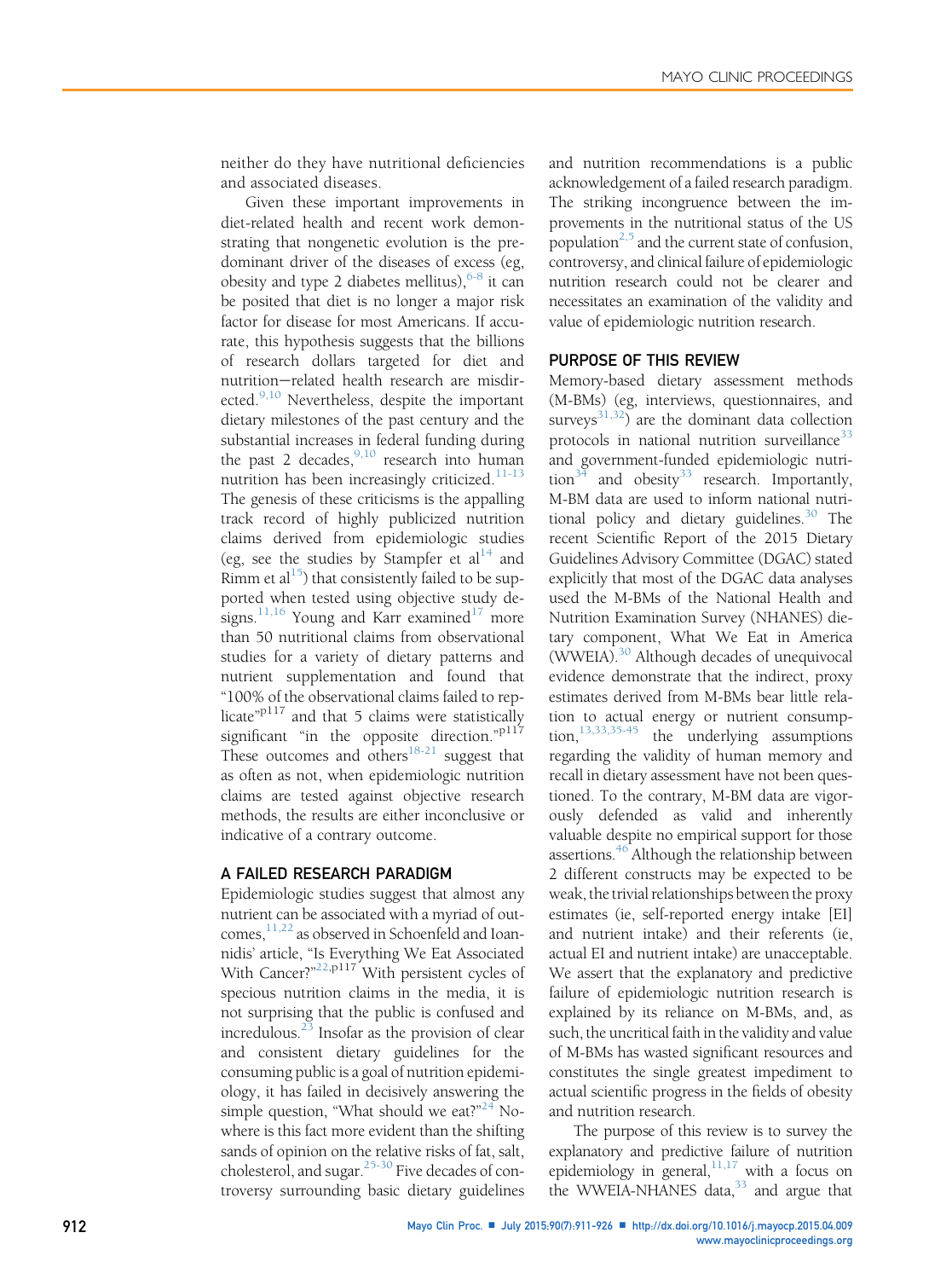these failures are due to the reliance on M-BMs. First, we present evidence that the anecdotally derived proxy data produced by M-BMs bear little relation to actual EI or nutrient consumption.<sup>13,33,35-45</sup> Second, we provide interdisciplinary evidence that human memory is an amalgam of constructive and reconstructive processes<sup>47-52</sup> (eg, imagination<sup>53</sup>) that render the archival model of human memory<sup>54</sup> and the naive assumption that recall provides literal, accurate, or precise reproductions of past events indisputably false[.50,52,55-58](#page-13-0) Third, M-BMs require respondents to undergo protocols<sup>59</sup> and perform behaviors<sup>[31](#page-12-0)</sup> that mimic procedures known to induce false recall[.50,52,53,60,61](#page-13-0) Fourth, the subjective (ie, private, not publicly accessible) mental phenomena (ie, memories) from which M-BM data are derived are not subject to independent observation, quantification, falsification, or verification; as such, M-BM data are pseudoscientific and inadmissible in scientific research. $62-66$  Fifth, the failure to accurately and objectively measure and control for physical activity (PA), cardiorespiratory fitness (CRF), and other obvious confounders annuls inferences regarding diet-health relationships.

#### THE M-BMs OF NUTRITION EPIDEMIOLOGY

#### Self-reported Dietary Intake

The primary methods of data collection for nutrition epidemiologic research (eg, the WWEIA-NHANES) are M-BMs (eg, 24-hour dietary recalls [24HRs] and food frequency questionnaires  $[FFQs]^{31-33}$ ). For clarity, these methods do not directly or objectively measure EI or nutrient intake, and neither do they directly or objectively measure food and beverage consumption. The actual data derived from M-BMs are the a priori numeric values from nutrient databases that are assigned by researchers to the participants' reports of their memories of past eating and drinking behaviors. In other words, nutrition researchers designate numeric values to whatever the respondents are willing or able to recall about what they think (or would like the researcher to think<sup>67</sup>) he or she consumed during the study period. Given the indirect, pseudoquantitative (ie, number-generating<sup>68</sup>) nature of M-BMs and the fact that the respondents' reports of their memories are subject to intentional and unintentional distorting factors (eg, perceptual, encoding, and retrieval errors $69$ ;

social desirability<sup>[42](#page-12-0)</sup>; false memories<sup>55</sup>; and omissions<sup>48,49,70</sup>), it is not surprising that most conclusions drawn from these number-generating protocols have not been supported when subjected to rigorous objective examination. $11,17$ 

# The Implausibility of M-BMs in Dietary Assessment

It is the natural tendency of the ignorant to believe what is not true. In order to overcome that tendency it is not sufficient to exhibit the true; it is also necessary to expose and denounce the false.

H. L. Mencken<sup>[71](#page-13-0),p124</sup>

Research into M-BMs reports a wide range of EIs that are not physiologically plausible (ie, incompatible with survival) and that do not accurately quantify the foods and nutrients consumed.<sup>11,33,35,38-40,42</sup> Recently, we used multiple methods to ascertain the validity and plausibility of the NHANES and WWEIA-NHANES EI data from  $1971$  to  $2010^{33}$  $2010^{33}$  $2010^{33}$  and found that they had such severe systematic biases as to render them fatally flawed. Given that "[a] cross the 39-year history of the NHANES, [selfreported energy intake] data on the majority of respondents (67.3% of women and 58.7% of men) were not physiologically plausible"<sup>[33](#page-12-0)</sup> ([Figure](#page-3-0)), we concluded that these data are not valid for any inferences regarding EI and the etiology of the obesity epidemic. A recent editorial in the British Medical Journal concurred and stated that the NHANES dietary data are "incom-patible with life." <sup>[11](#page-12-0),p7</sup>

In a previous report,  $33$  we used 2 objective, physiologically based methods to determine misreporting: (1) Goldberg cutoff values $44,45,72$ (ie, reported EI [rEI] divided by basal metabolic rate [BMR]) and (2) the disparity between the Institute of Medicine total energy expenditure (TEE) equations $^{73}$  and rEI via NHANES M-BMs. The 2 methods were in close agreement, demonstrating significant misreporting. The cutoff values we used (ie, rEI/BMR <1.35 and >2.40) were more generous than the rEI/BMR cutoff value of 1.50 suggested by Goldberg et al<sup>[45](#page-13-0)</sup> when using a single 24HR, and the BMR is "predicted from the Schofield equations" with a sample size of 300 or greater.<sup>45,p577</sup> Given the reduced sensitivity of the cutoff values, we captured far fewer underreporters. As reported, when using the proposed cutoff value of 1.50,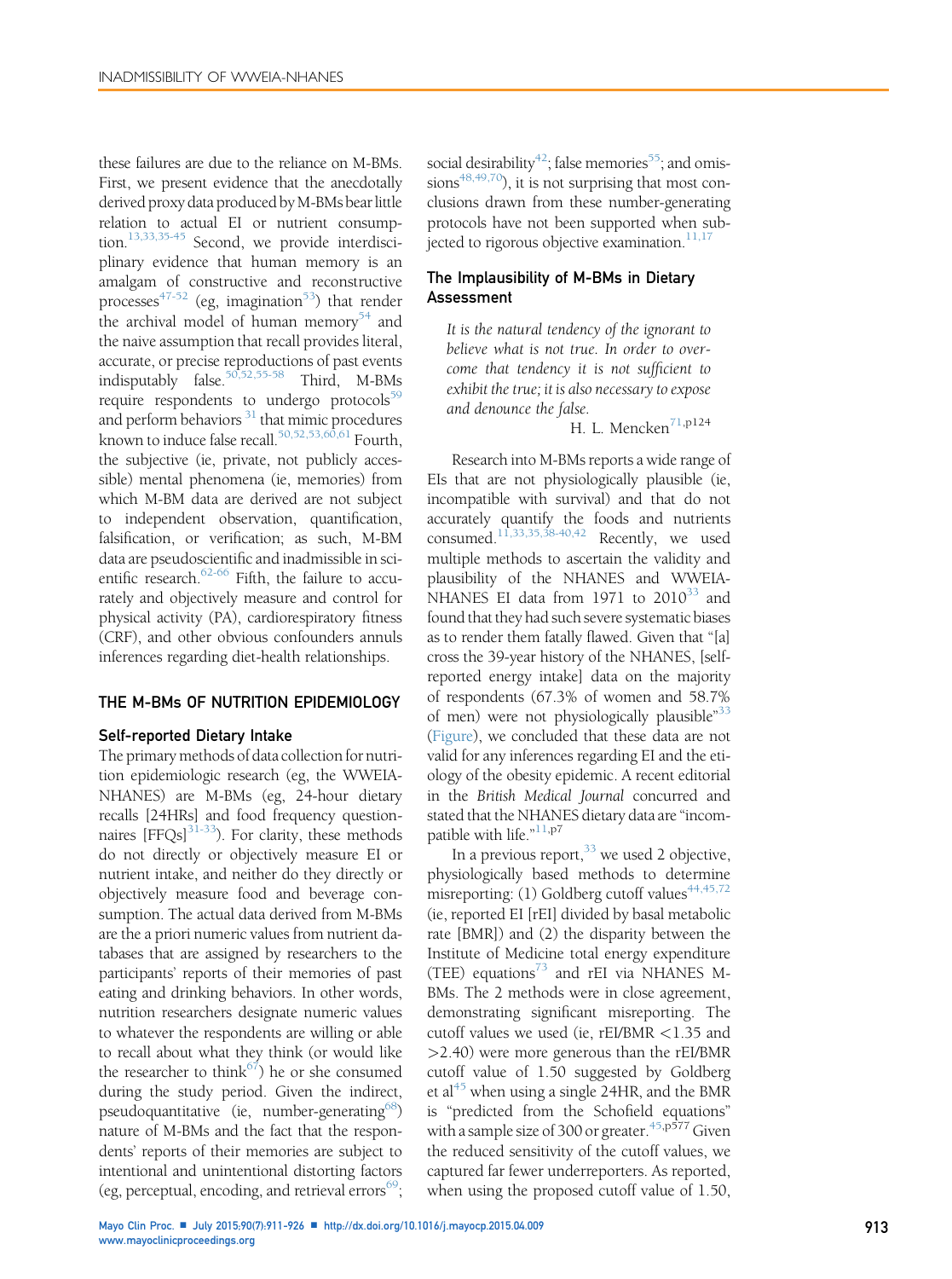<span id="page-3-0"></span>

underreporting increased to more than 70% for the entire NHANES sample and to approximately 77% and 85% for obese men and women, respectively. We also reported the large and significant disparity between rEI and the Institute of Medicine TEE:  $-467$  and  $-554$ kcal/d (>17% and 30%) for obese men and women, respectively. In addition to underreporting, there was significant overreporting in all of the subpopulations (eg, normal, overweight, and obese men and women). One important caveat with the use of cutoff values is that the term plausible reporter is not synonymous with accurate reporter. Participants with high levels of PA may substantially underreport yet still be considered plausible reporters.

Given these results, we ask 4 questions, (1) What is the value of WWEIA-NHANES M-BM data if 70% to 80% of obese women's selfreported EI is physiologically implausible and, therefore, incompatible with life (Figure)? (2) Given the extant objective data on the nutrition-related health status of Americans,<sup>[2](#page-12-0)</sup> why does the DGAC rely on the subjective M-BM data? $30$  (3) What is the "unrealized

potential"<sup>[46,](#page-13-0)p447</sup> and "utility"<sup>[74,](#page-13-0)p5</sup> of these data when implausible overreporting and implausible underreporting are demonstrated in all of the subgroups? (4) Can statistical alchemy transform these implausible data into valid estimates of dietary consumption, or will it continue to spawn searches for machinations that generate numbers with improved correlations (ie, post hoc data manipulation) while ignoring the lack of validity?

#### The Pervasiveness of Implausible Results

The conclusions drawn by our study $33$  and the recent British Medical Journal editorial $11$  are, in fact, supported by many decades of evidence demonstrating that M-BMs have severe, intractable systematic biases that render the data implausible and, therefore, invalid.<sup>11,13,37,44,75,76</sup> Research with "... motivated ... well-educated, non-smoking Caucasians"<sup>[35,](#page-12-0)p957</sup> (ie, respondents less likely to misreport) demonstrated that compared with doubly labeled water, a biomarker for TEE, self-reported dietary intake was significantly misestimated.<sup>[35,38](#page-12-0)</sup> Men underreported EI 12% to 14% using the average of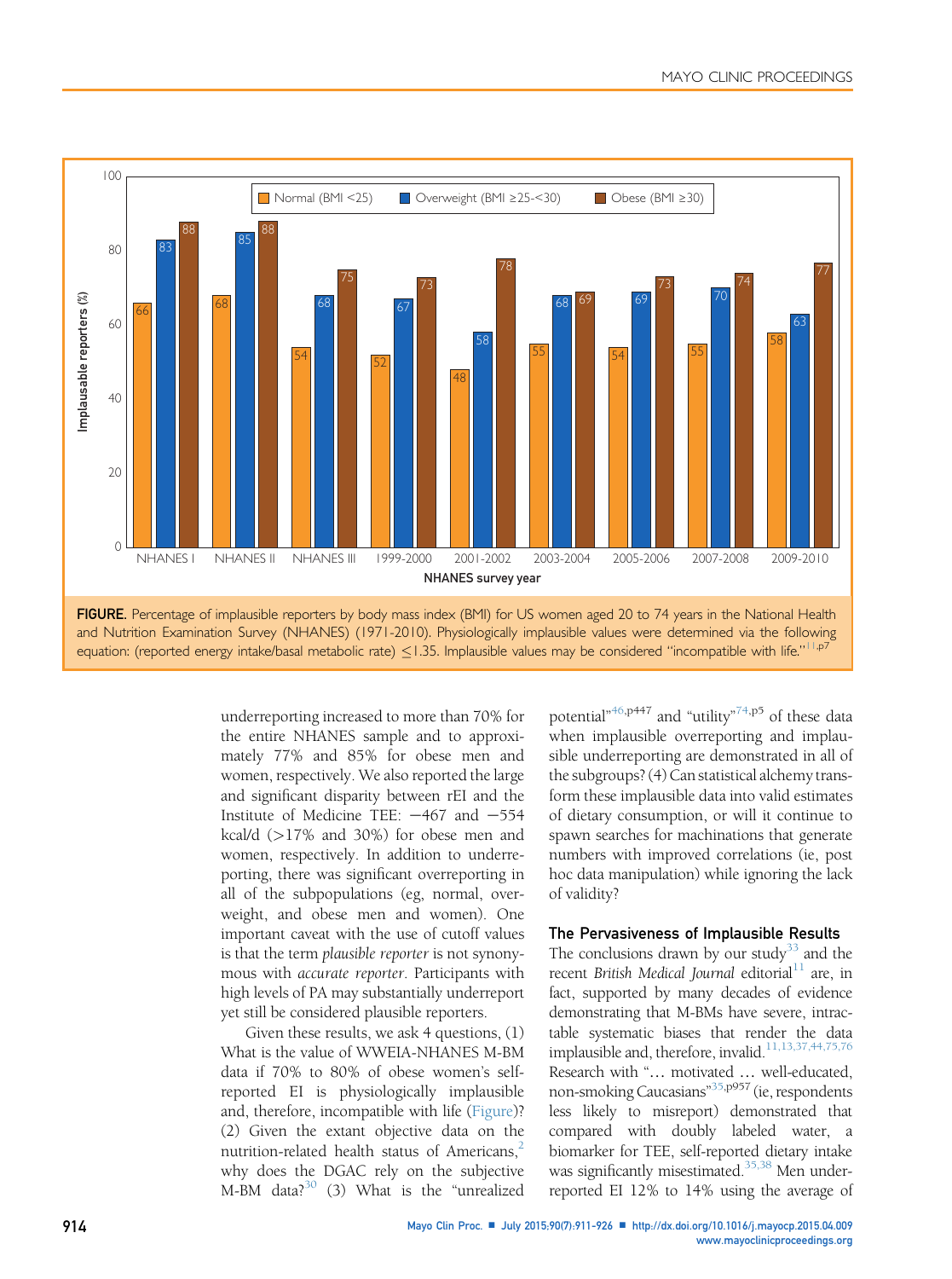two 24HRs and 31% to 36% using FFQs. Women underreported by 16% to 20% using the average of two 24HRs and by 34% to 38% using FFQs. Contrary to the oft-repeated statement that additional self-reports improve precision and accuracy, the second administration of the 24HR "showed greater underreporting." [38,](#page-12-0)p12 These results are in agreement with our analyses of the NHANES in which the mean estimates for the second 24HR in every NHANES wave from 2001to 2010 exhibited significantly greater levels of underreporting than the first. We agree with the authors of the Observing Protein and Energy Nutrition study when they wrote, "[w]e measure energy so poorly  $\ldots$ <sup>"[38](#page-12-0),p12</sup> and "[t]he 24HR  $\ldots$ may be particularly problematic in the obe-se."<sup>[35](#page-12-0),p956</sup> These words echo statements on underreporting from 60 years ago.<sup>77</sup>

Recently, some of the strongest proponents of M-BMs have provided additional data that clearly demonstrate the futility of the continued use of these methods. $36$  In the paper by Freedman et al, $36$  the pooled, squared average correlation between true EI and self-reported EI were similar to our results using NHANES data, ranging from 0.04 to 0.10. This suggests that the measurement noise (ie, error) is more than 9 times greater than the signal (ie, valid information) derived from M-BMs. Nevertheless, an important finding from the Observing Protein and Energy Nutrition study that Freedman et al<sup>36</sup> overlook in their analyses is that despite the fact that the second administration of the 24HR "showed greater underreporting,"<sup>[38](#page-12-0),p12</sup> the correlations between true and reported EI increased. This demonstrates an increase in precision with a concomitant reduction in the accuracy of the estimate. These results clearly support our position that M-BM data "offer an inadequate basis for scientific conclusions" [13](#page-12-0),p1413 and, more importantly, that statistical machinations, however sophisticated, cannot overcome the systematic recall bias that renders all inferences suspect.<sup>41,78</sup>

The phenomenon of misreporting is not limited to US epidemiologic studies or specific populations[.45](#page-13-0) The European Prospective Investigation Into Cancer and Nutrition study is one of the largest epidemiologic studies in the world and found strong evidence of systemic underreporting across all study sites, with approximately 10% to 14% of survey respondents being "extreme underreporters,"<sup>[79](#page-13-0),p1329</sup> and "... most

centres were below the expected reference value." [79](#page-13-0),p1330 These results are consistent with research from the early 1990s that found that more than 65% of the mean rEI values were physiologically implausible in 37 studies across 10 countries.<sup>[45](#page-13-0)</sup> The misreporting value of more than 65% is strikingly similar to our NHANES results using similar methods. $^{33}$  $^{33}$  $^{33}$  In 2015, a multinational report demonstrated that misreporting "in five populations of the African diaspora"<sup>[80,](#page-13-0)p464</sup> was substantial, with the South African cohort exhibiting an astounding 52.1% underreporting of dietary EI.<sup>80</sup> With respect to age, Forrestal<sup>81</sup> found in children and adolescents that misreporting "... appeared to be more common than it is among adults."<sup>p112</sup> The ubiquitous nature of misreporting and the consistency of research results over many decades and across multiple populations, cohorts, and countries provide strong support that M-BM measures of EI are fatally flawed, and, therefore, diet-health inferences from studies that use M-BMs are essentially meaningless.

#### Examinations of Dietary Patterns via M-BMs

It is well-established that specific macronutrients, foods, beverages, and food groups (eg, protein, fat, carbohydrate, alcohol, sugar, and vegetables) are subject to differential misreporting that significantly affects subsequent estimates of EI[.38,78,82-88](#page-12-0) Because EI isthe foundation of dietary consumption and all nutrients must be consumed within the quantity of food and beverages needed to meet minimum energy requirements, $89$  it is a logical and analytic truth that dietary patterns (ie, macronutrient and micronutrient consumption; eg, protein, carbohydrate, fat, vitamins, and minerals) are differentially and unpredictably misreported when total rEI is physiologically implausible. For example, both macronutrient and micronutrient composition are significantly altered in underreporters, with reported fat and carbohydrate consumption often lower and reported protein, fruit, and vegetable intakes higher. $42,82,86$  In other words, participants qualitatively and quantitatively misreport owing to both unintentional (eg, forgetting and false memories) and intentional (eg, health-related perceptions) factors. This nonuniformity of misreporting leads to macronutrient- and micronutrient-specific errors,  $86,87$ which alter nutrient to EI ratios in an unpredictable and nonquantifiable manner. This simple fact renders energy adjustments fallacious $41,78$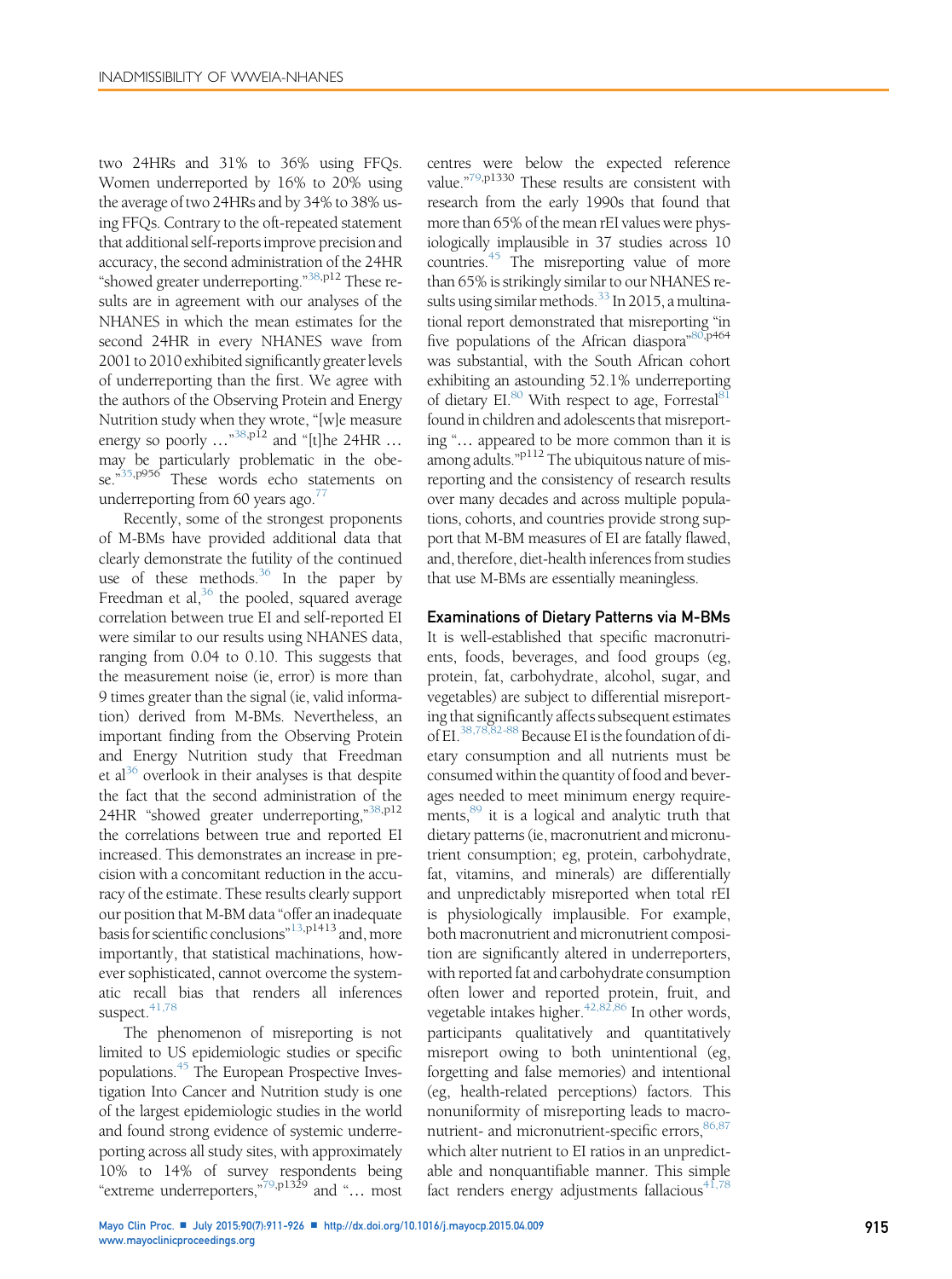and demonstrates that the assumption that M-BM data can be used to examine patterns of diet or dietary composition is not logically valid.

# THE VALIDITY OF HUMAN MEMORY AND RECALL AS INSTRUMENTS FOR THE GENERATION OF SCIENTIFIC DATA

## Overview

The use of M-BMs requires faith in the belief that human perception, memory, and recall are accurate and reliable instruments for the generation of scientific data. Nevertheless, more than 80 years of research demonstrates that this belief is patently false.  $50,58,70,90$  The discrepancy between objective reality and human memory is well established, $48,91$  and the limitations of recall are widely acknowledged in disciplines outside of nutrition and obesity.<sup>[47-49,69,70,92](#page-13-0)</sup> In fact, the scientific study and analysis of memory would be impossible if it were not for the inherent fallibility of memory. $49$  Bartlett<sup>[93](#page-14-0)</sup> presented the first empirical evidence that the human memory is not a literal, accurate, or precise reproduction of past events. During the ensuing 80 years, research has clearly demonstrated that the encoding of memories $69,91$  and subsequent recall depend on constructive and reconstructive processes (eg, imagination) $48,69,53$ that are susceptible to errors, distortions, omissions, complete fabrications, false reports, and illusions[.50,58,69,70,90](#page-13-0)

Given the breadth of this research, reported memories, such as those presented in 24HRs and FFQs, can be most accurately defined as mere attributions based on mental experiences that are strongly influenced by the respondents' idiosyncratic qualities (ie, education), previous memories and information, knowledge and beliefs, motives, goals, habitual behavior, and the social context in which the memories are encoded or reported. $47,49,58$  Perhaps the most salient example of the fallibility of memory and recall (and misplaced confidence) is that false reporting (ie, inaccurate eyewitness testimony) was a key factor in approximately 75% of the first 100 cases of individuals exonerated by DNA evidence after conviction for crimes that they did not commit.[57](#page-13-0) The following subsections provide a survey of the evidence to support the contention that data can be only as valid as the accuracy of the instrument used in its collection and

that human memory and recall are not valid instruments for the generation of data to be used in the scientific formulation of nutrition guidelines.

#### The Social Sciences

Numerous studies, dating back more than 50 years, have reported that there is little or no correlation between self-reported behavior and actual behavior.<sup>[94,95](#page-14-0)</sup> Bernard et al<sup>[58](#page-13-0)</sup> reviewed the validity of self-reported data in "The Problem of Informant Accuracy." Surveying multiple research domains, including health care, child care, communications, nutrition, criminal justice, economics, anthropology, and psychology, Bernard et al<sup>[58](#page-13-0)</sup> concluded that "[t]he results of all of these studies leads to one overwhelming conclusion: on average, about half of what informants report is probably incorrect in some way."P<sup>503</sup> Bernard et al<sup>58</sup> also provide a prescient commentary: "In sum, despite the evidence, the basic fact of informant inaccuracy seems not to have penetrated either graduate training or professional social science research. Informant inaccuracy remains both a fugitive problem and a well-kept open secret." p504 Given the substantial funding of M-BMs each year, $\frac{9,10}{9}$  it seems that this 30-year-old commentary also applies to nutrition and obesity research.

Furthermore, when events or behaviors are commonplace (eg, food and beverage consumption), previous experiences (eg, previous memories and mental schema $^{69,96}$  of past meals) will determine what is encoded in memory and not the actual perception of behavior. For example, Freeman et al $9'$  demonstrated a 52% error rate in recalling social interactions, with reports of social interactions shaped by typical past experiences. They explain their results by suggesting that when events are repeatedly experienced, each specific event will be minimally processed and the "actual memory of such elements will be poor," and "attempts at recall result in a constructive process that taps into the general structure rather than the specific memory." [97,](#page-14-0)p315

Importantly, Bernard et al<sup>[58](#page-13-0)</sup> lamented 2 common problems with social scientific data: (1) the lack of an explicit formal theory of human behavior and (2) objective evidence from which to test the plausibility of self-reported data. Nevertheless, nutrition epidemiologists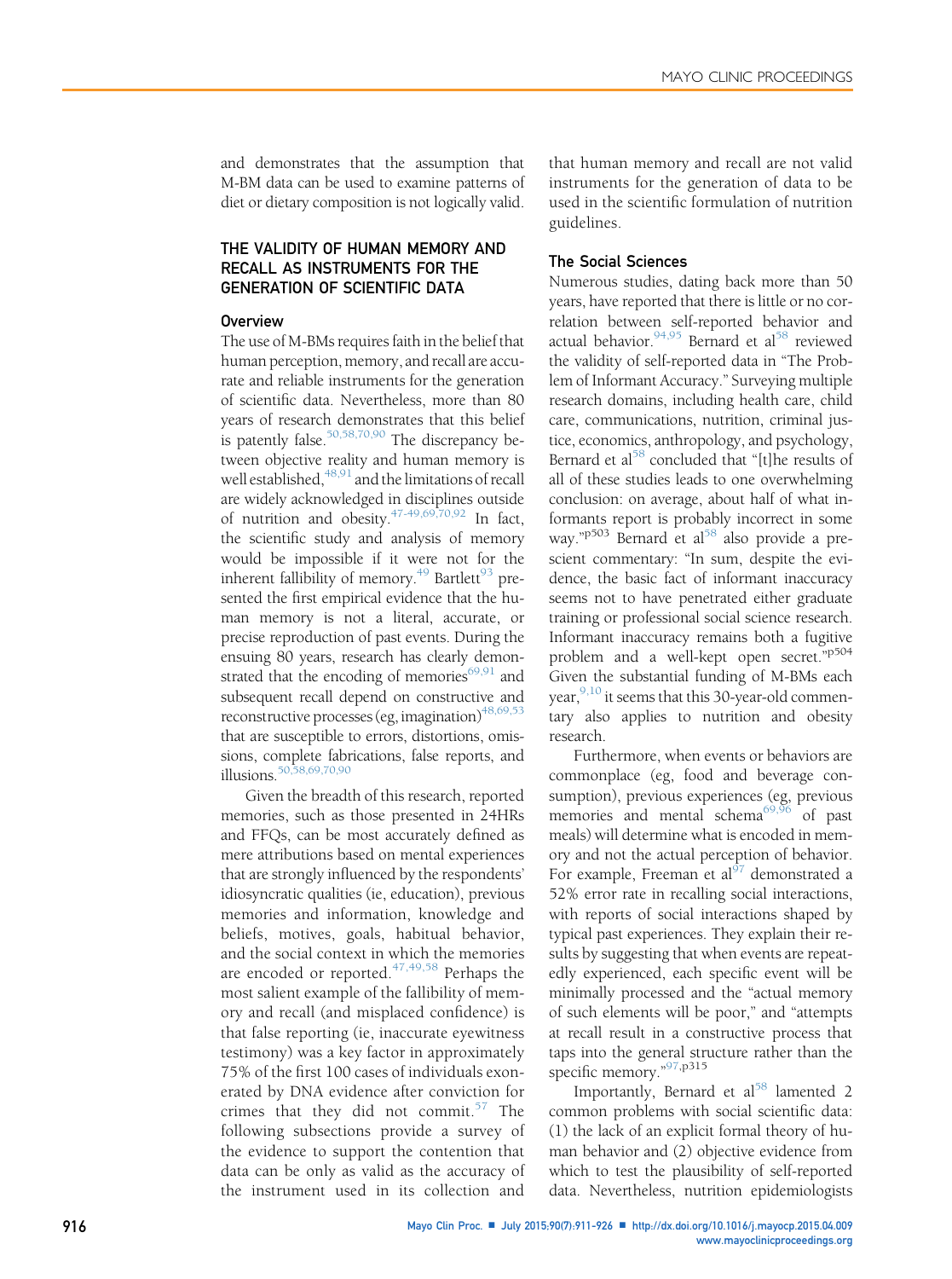have both a formal theory (ie, human metabolism and the basic energy requirements of human life) and voluminous objective data $44,45$  by which to test the validity of M-BMs. $^{33}$  $^{33}$  $^{33}$  Despite the availability of formal theory and overwhelming evidence that self-reported EI data are not accurate, "plausible," [33](#page-12-0) or even "compatible with life," $^{11,p7}$  $^{11,p7}$  $^{11,p7}$  self-reported EI continues to be assumed a valid measure of actual energy and nutrient consumption that can be used to inform public nutrition and dietary policy. $30$ 

A detailed review of the social research literature is beyond the scope of this paper, and we direct our readers to Bernard et al's review.<sup>[58](#page-13-0)</sup> Nevertheless, one more notable example is warranted. Immediately on leaving a restaurant, Kronenfeld et al<sup>98</sup> had participants report on the attire of the waitstaff and the restaurants' choice of music.<sup>[58](#page-13-0)</sup> Participants demonstrated much greater agreement on what the waiters were wearing compared with the waitresses' attire. The interesting finding was that these restaurants had an all-female waitstaff (ie, there were no waiters in the restaurants). Participants also provided much greater detail on the music from restaurants that were not playing music than from restaurants that were.<sup>58,98</sup> These results raise the question: What is the possibility that self-reported food and beverage consumption in a restaurant setting will be a literal, accurate, or reliable representation of actual ingestive behavior?

#### Cognitive Neuroscience

The domain of cognitive neuroscience supports the hypothesis that human memory is an amalgam of dynamic constructive and reconstructive processes.[47-53,55-57,69,70](#page-13-0) For example, encoding is not a process that begins de novo with each perception. Encoding is the result of the limited amount of information available to perception at any given moment being "patched together to form memories with varying degrees of accuracy"<sup>[49](#page-13-0),p149</sup> (eg, the process of associative grouping via seman-tic relatedness<sup>[50,92,99](#page-13-0)</sup>) and subject to "the distorting influences of present knowledge, beliefs, and ... previous experience."<sup>[49,](#page-13-0)p149</sup> As such, the general knowledge and availability of mental schemas from previous eating occasions intrude on the encoding of current consumption to produce false and fuzzy (ie, gist) memories.<sup>[51,100](#page-13-0)</sup> Memory and recall are

subject to a myriad of unintentional "sins," $^{70}$  $^{70}$  $^{70}$ including but not limited to distortions, misattribution, suggestibility, simple forgetting, falsehoods, and omissions.[49,90,91](#page-13-0) Because selective and elaborative processes operate on the perceptions that are encoded and recalled, "memory does not [and cannot] operate like a video recording." [57](#page-13-0),p119

Recently, the process of reconsolidation (ie, the reconstruction and re-encoding of memories after recall) has been demonstrated in rodents, and the evidence in humans is supportive.<sup>[101,102](#page-14-0)</sup> Reconsolidation involves the same neural processes as the encoding of the original memory.<sup>91</sup> Therefore, each time a memory is recalled, it is irretrievably changed such that the original memory no longer exists and a new memory of unquantifiable error replaces it.[101,102](#page-14-0) This fact has implications for the current state-of-the-art 24HR instrument the US Department of Agriculture (USDA) Automated Multiple-Pass Method.<sup>31</sup> With each pass of the multipass procedure, the process of reconsolidation alters the original memory so that by the end of the data collection period, the result will be an amalgam of multiple new memories and reports with unquantifiable error. As such, neither the researchers nor the participants know the validity or reliability of the reported food and beverage consumption.

# FALSE REPORTING: AN INHERENT DESIGN FEATURE OF M-BMs

#### False Reporting and FFQs

False reports are the recollection of an event, or details of an event, that did not actually occur.[69](#page-13-0) False memories and recalls may be produced in multiple contexts (eg, during research,<sup>[55,103](#page-13-0)</sup> psychotherapy, and criminal investigatory interviews<sup>[60](#page-13-0)</sup>). Although research has demonstrated that false memories of ingestive behavior and subsequent false reporting of foods occur in laboratory settings,  $55,61,103$ there is a larger literature base outside of nutrition. The Deese-Roediger and McDermott (DRM) paradigm is commonly used in research settings to elicit false reports.<sup>[104,105](#page-14-0)</sup> In this protocol, a list of semantically related words (eg, breakfast, bacon, sausage, orange juice, and cereal) are presented or read to participants. After a delay (minutes to days), participants are asked to report the words they remember. The mere presentation of lists of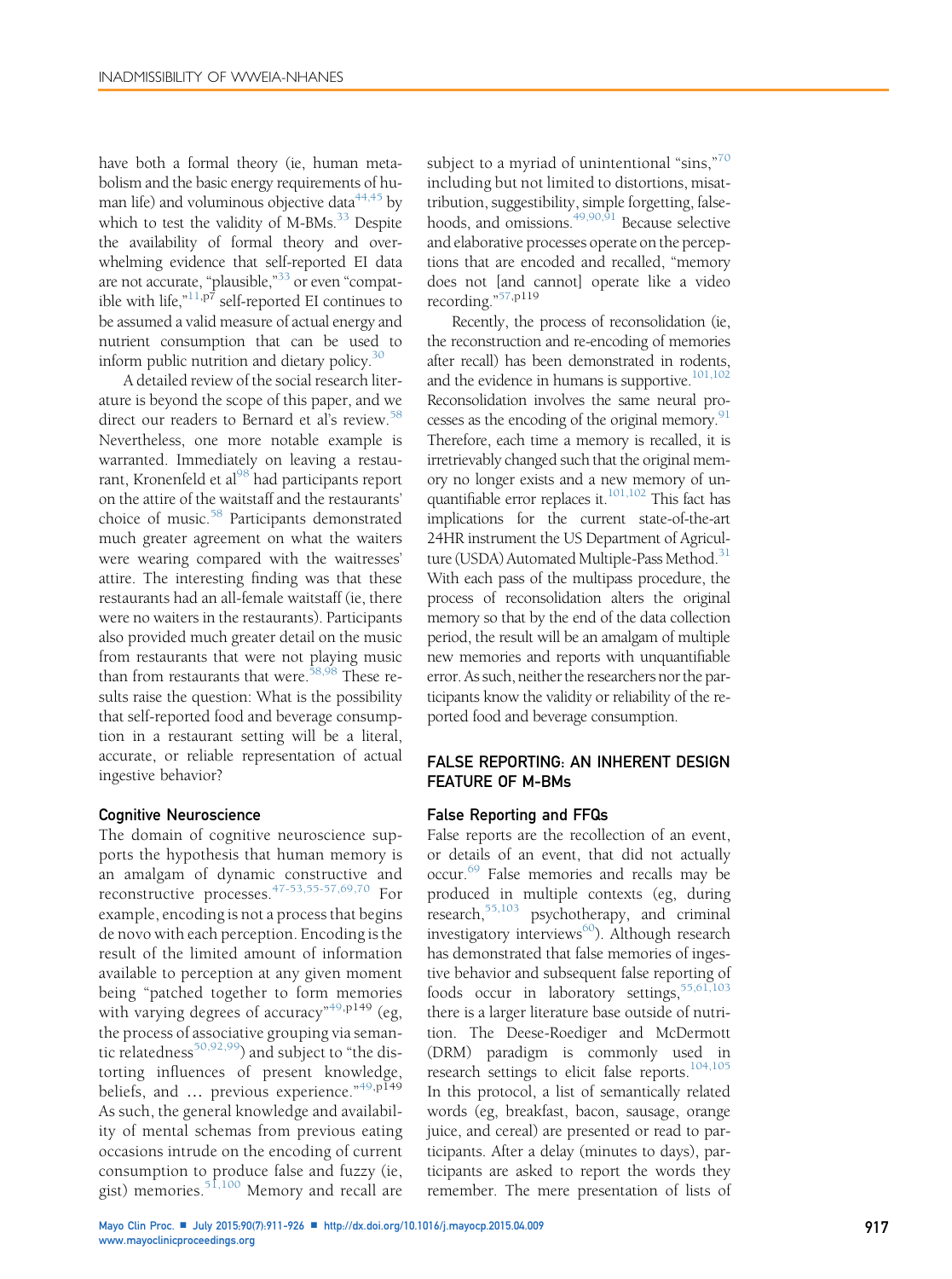semantically related words induces extremely high levels (ie, >75%) of the false reporting of related but nonpresented words (ie, critical lures<sup>[49,99,105](#page-13-0)</sup>; eg, the word *egg* in the previous example). The DRM paradigm is so effective at inducing false reports that memory distortions occur even in the small percentage of individ-uals with highly superior memories.<sup>[50](#page-13-0)</sup> With the DRM paradigm, respondents are often more confident in their false reports than in the presented words.<sup>[92](#page-14-0)</sup>

Researchers familiar with FFQs will recognize that, by design, FFQs mimic the DRM protocol in that lists of semantically related words (ie, foods and beverages) are presented and respondents are expected to provide a response. Given that FFQs mimic the procedures designed to produce false recall, it is not surprising that FFQs with longer lists of semantically related words elicit more re-sponses.<sup>[106](#page-14-0)</sup> Given the vast literature demonstrating misreporting with  $FFQs^{35,38,42,107}$  $FFQs^{35,38,42,107}$  $FFQs^{35,38,42,107}$ and the parallel literature on the extremely high level of false reports using the DRM paradigm,  $92,100,104,105$  it is not a question of whether FFQs induce false reporting but to what extent. As stated previously, neither the researchers nor the participants know the validity or reliability of the reported food and beverage consumption, and neither can they quantify the error induced via false reporting. As we discuss in a later section, the inability of current nutrition epidemiologic research designs to independently falsify or confirm M-BM data renders the error due to false reports unquantifiable and, therefore, inadmissible as scientific data.

## False Reporting and the WWEIA-NHANES 24HR

Recent research has examined the effects of creating "false memories for food preferences and choices." [55,61](#page-13-0),p134 We refer our readers to a review by Bernstein and Loftus.<sup>[55](#page-13-0)</sup> Their work has established that it is relatively simple to "implant false beliefs and memories regarding a variety of early childhood food-related experiences." [55](#page-13-0),p138 We assert that false memories and reports are induced via the NHANES interview protocol itself, as has been demonstrated in other interviewing contexts.<sup>[60](#page-13-0)</sup> The factors that potentially induce false memories and reporting are well established. For example, the development of a rapport between an authority figure and respondents followed by the use of guided imagery, silence in responding, repetition, props, suggestive or repeated questioning, and encouragement to reminisce, imagine, or elaborate on past behaviors have all been shown to increase false recall.[55,69,91,92,100,105](#page-13-0) All of these factors are explicitly described in the training manual for the research personnel who conduct the NHANES 24HR.<sup>[59](#page-13-0)</sup> The use of rapport, silence, imagery, props, repeated questioning, eye contact, and "expectant looks,"<sup>p4-12</sup> to "motivate the respondent to answer more fully", <sup>p4-4</sup> are explicit and noteworthy in the training manual.<sup>[59](#page-13-0)</sup> For example, the following directive is an exemplar of the potentially false memoryinducing protocol: "If you sit quietly-but expectantly—your respondent will usually think of something. Silence and waiting are frequently your best probes for a 'don't know' reply. Always try at least once to obtain a reply to a 'don't know' response, before accepting it as the final answer." [59](#page-13-0),p4-13 The use of rapport combined with repeated questioning, silence, eye contact, and expectant looks is especially coercive when applied by an authority figure in a research context. In addition, NHANES personnel are directed to ask respondents to "imagine," and "think" about their food intake and to "encourage" and ensure that the respondents are "convinced of the importance of the survey." [59,](#page-13-0)p4-3 Throughout the manual there are examples of guided imagery and suggestive questioning, such as directing participants to begin "thinking about where you were, who you were with, or what you were doing, like working, eating out, or watching television," [59,](#page-13-0)p6-2 and directives such as, "Your own state of mind-your conviction that the interview is important—will strongly influence the respondent's cooperation. Your belief that the information you obtain will be significant and useful will help motivate the respondent to answer fully ...."<sup>p4-4</sup> Although the NHANES training manual states that "[t]his methodology is designed to maximize respondents' opportunities for remembering and reporting foods they have eaten," p6-2 the scientific literature on false memories and recall strongly supports the contention that the NHANES M-BM generates significant false reporting. Given that imagination and coer-cive techniques (eg, the use of silence<sup>[59](#page-13-0)</sup>) are known to increase the probability of illusory (ie, false) recollections,  $53,60$  it may be that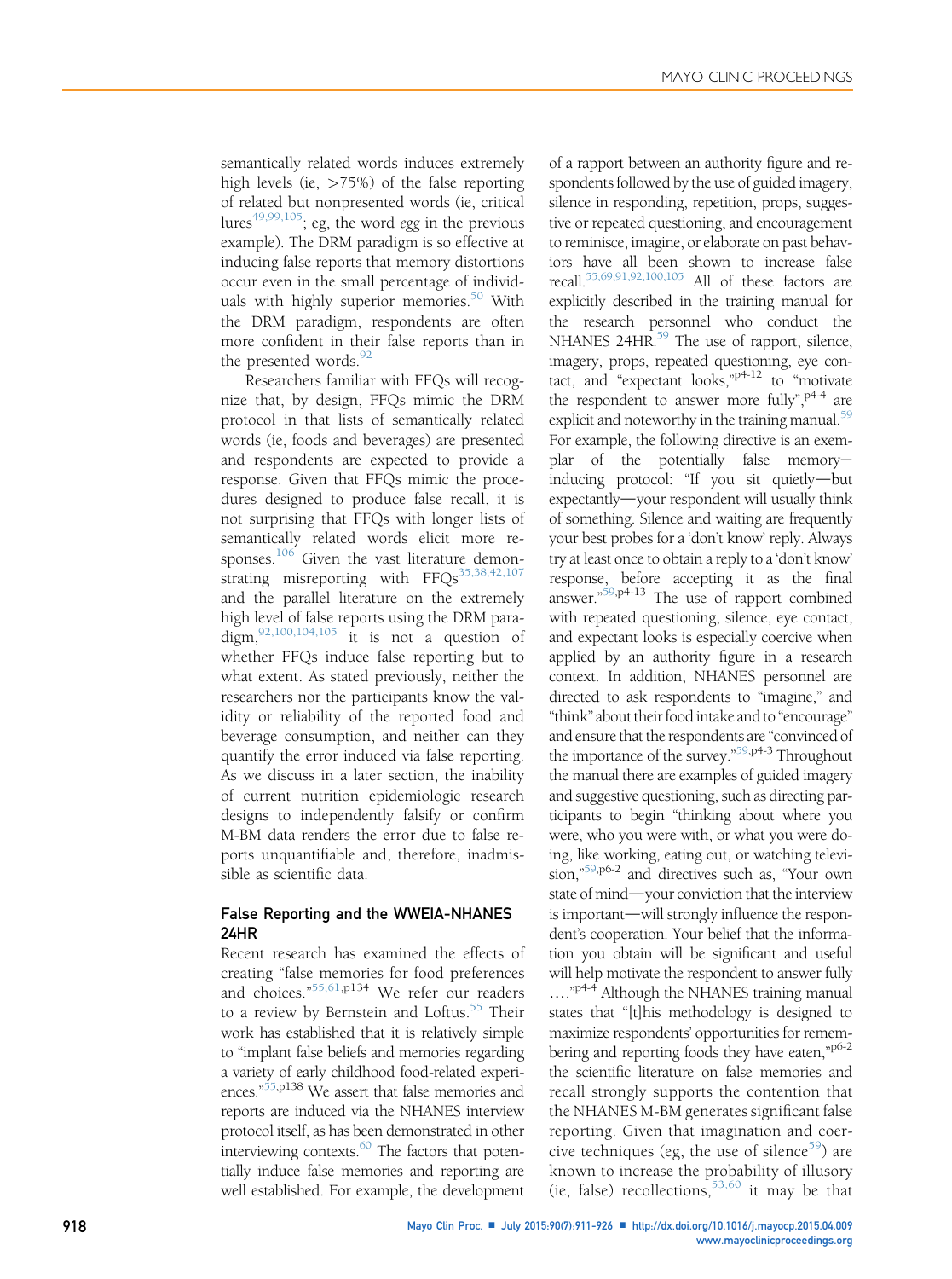most 24HR data are false reports. If true, the NHANES 24HR is a mere exercise in number generation, and, therefore, by design, it does not provide proxy estimates of energy or nutrient consumption. This premise provides an empirically supported explanation why most M-BM data are implausible and have trivial relationships with reality (ie, actual EI and nutrient intake.) Nevertheless, without objective corroboration it is impossible to quantify what percentage of the recalled foods and beverages are completely false, grossly inaccurate, or somewhat congruent with actual consumption. Regardless, it is clear that people consistently "remember [and report] events that never happened." [105,](#page-14-0) p803

## THE INADMISSIBILITY OF M-BM DATA

# Criteria for Scientific Research: Observable, Measurable, and Falsifiable

Although the terms science and research are used interchangeably, they are not synonymous. Science is more than mere data collection; it is an attempt to discover order, a potentially self-correcting, explanatory, and predictive process that demonstrates lawful relations (eg, diets high in vitamin C prevent scurvy). In contrast, research is simply the process of collecting information, and many forms of research do not meet the rigor necessary for the results to be scientific. There is a long history of efforts to formally demarcate scientific from nonscientific and pseudoscientific data, the most famous of which may be Popper's falsifiability criterion. $64-66$  For example, in US jurisprudence, the Daubert standard<sup>[108,109](#page-14-0)</sup> provides the rules of evidence for the admissibility of expert testimony. The criterion of falsifiability is central to expert scientific testimony and was used by Judge William Overton in ruling in McLean v. Arkansas Board of Education. This case determined that creation science was not a science because it was not falsifiable and, therefore, could not be taught as science in Arkansas public schools. $110$  As we detail in later sections, we assert that M-BM data are akin to creation science in that they fail to meet the basic requirements of scientific research.

Although philosophers continue to debate demarcation criteria, practicing scientists must set forth principles from which to judge

the admissibility of data in scientific research. We extend Popper's criterion and proffer the following widely accepted principles of scientific inquiry. First, for results to be scientific, the study's protocols must produce outcomes that are subject to replication. To accomplish this goal, the data must be (1) independently observable (ie, accessible by others), (2) measureable, (3) falsifiable, (4) valid, and (5) reliable. These nonmetaphysical criteria were first suggested by Roger Bacon in the 13th century and later were elaborated on by the "father of empiricism," Sir Francis Bacon, in the late 16th century.<sup>[111](#page-14-0)</sup> They were again reiterated by Sir Isaac Newton in the 17th century<sup>[112](#page-14-0)</sup> and have been subsequently clarified and defined.<sup>[62-66,68](#page-13-0)</sup> The skepticism and empirical rigor inherent in these criteria are of such importance to science that The Royal Society of London, the oldest scientific society in the modern world, succinctly summarized them in its motto, Nullius in Verba. This phrase, derived from Horace's Epistles,<sup>[113](#page-14-0)</sup> is translated as "on the word of no one" or "take no one's word for it" and suggests that scientific knowledge should be based not on authority, rhetoric, or mere words but on objective evidence.

The first 3 criteria (ie, independently observable, measureable, and falsifiable) define the phenomena that are in the domain of science (ie, able to be examined via the scientific method), and the final 2 criteria (ie, validity and reliability) refer to the concordance between a measurement and its referent as well as the error associated with the measurement protocols used to collect the data. Together, the 5 basic tenets distinguish scientific research from mere data collection and pseudoscience. For example, if someone is eating an apple, his or her behavior can be independently observed, measured, and verified or refuted. Yet, if he or she reports eating an apple at some point in the past (eg, as with an FFQ or 24HR), neither the past behavior nor the neural correlates of the memory of that behavior are independently observable or quantifiable, and without additional information, his or her statement cannot be falsified or confirmed. It is a rather obvious fact that the respondent is the only person who has access to the raw data of M-BMs (ie, his or her memories of consumption). As such, researchers cannot examine the validity of the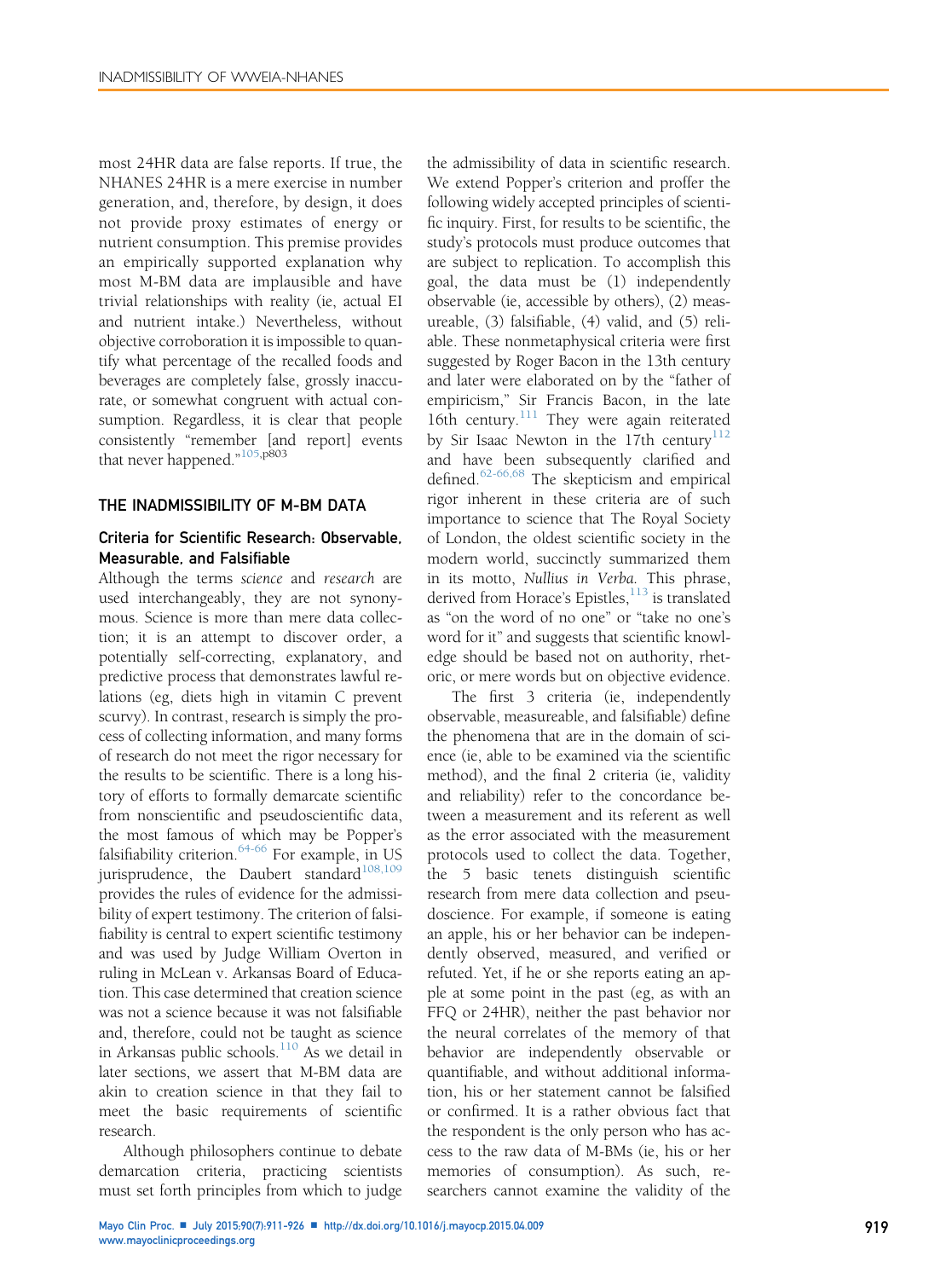memory and base M-BM research results on their faith in the verbal report (ie, the belief that the participant is telling the truth). Nevertheless, faith and belief are basic tenets of religion, not science. The unwavering credulity of nutrition epidemiologists with respect to verbal reports is literally in direct opposition to Nullius in Verba (ie, take no one's word for it) and skeptical, rigorous science. The confluence of these simple facts and the well-documented failure of self-reported EI to accurately correspond to reality,  $33,35$  demonstrate that the memory and subsequent recall of ingestive behavior are not within the realm of the scientific investigation of nutrition and obesity. As the philosopher Karl Popper stated, "all the statements of empirical science must be capable of being finally decided, with respect to their truth and falsity," [65,](#page-13-0)p17 and it is wholly impossible to verify or refute something that cannot be directly or indirectly independently observed and measured (eg, memories).

## The Pseudoscience of Nutrition Epidemiology

The term pseudoscience describes data or results that are presented as scientific but lack plausibility because they cannot be reliably, accurately, and independently observed, quan-tified, and confirmed or refuted.<sup>[62-66](#page-13-0)</sup> When M-BMs are examined from the perspective of the basic tenets of science, the reason for the explanatory and predictive failure of epidemiologic nutrition research becomes obvious. First and foremost, scientific conclusions cannot result from nonempirical (ie, unobserved) or subjective (ie, private, not publically accessible) data that are not subject to independent observation, quantification, and falsification. When a person provides a dietary report, the data collected are not actual food or beverage consumption but rather an errorprone and highly edited anecdote regarding memories of food and beverage consumption. As such, M-BMs do not meet the basic requirements of the scientific method and, by definition, are pseudoscientific when presented as actual estimates of energy or nutrient consumption. Two famous physicists of the 20th century, Wolfgang Pauli and Arthur Schuster, summed up the problem with pseudoscientific data eloquently when they stated, respectively, that a pseudoscientific conclusion "is not only

not right, it is not even wrong  $...$ " $^{114, p186}$  $^{114, p186}$  $^{114, p186}$  and "[w]e all prefer being right to being wrong, but it is better to be wrong than to be neither right nor wrong." [115](#page-14-0),p117

It is difficult to determine the empirical consequences of M-BMs because the primary data (ie, memories: private information to which the respondents have privileged access) do not meet the basic tenets of scientific methods (eg, independent observation of data, falsifiability, and accuracy). If neither the researchers nor the participants are able to quantify what percentage of the recalled foods and beverages are completely false reports, grossly inaccurate, or reports that are somewhat congruent with actual consumption, it is impossible to know the validity and the error associated with each report. As Dhurandhar et al<sup> $/5$ </sup> recently suggested, the use of M-BM-based data is a context in which "... something is not better than nothing."<sup>p1</sup> Given the forgoing, M-BM-derived data are inadmissible and constitute a substantial ongoing threat to nutrition and obesity research and national dietary guidelines because the greatest obstacle to scientific progress is not ignorance but the illusion of knowledge created by pseudoscientific data that are neither right nor wrong.

Nevertheless, performing rigorous science is a skill that can be learned, but only if mentors understand and practice rigorous science. Given the ubiquitous use of M-BMs over many decades, it seems that nutritional epidemiologists have eschewed the inherent rigor and skepticism of Nullius in Verba (ie, take no one's word for it) and literally replaced it with Totius in Verba (ie, take everyone's word for it). As a result, skeptical rigorous science is not practiced or taught in nutrition and obesity epidemiologic research.<sup>[24](#page-12-0)</sup>

## NATIONAL NUTRITION SURVEILLANCE: M-BM DATA AND USDA FOOD AVAILABILITY ECONOMIC DATA

If the 2 major components of US national nutritional surveillance are valid (ie, NHANES M-BM data and USDA Food Availability economic data), estimates from these surveillance tools should track together and independently provide population-level approximations of trends in food consumption or use. Nevertheless, history demonstrates that this is not the case. Trends in estimates of macronutrient consumption from population-level epidemiologic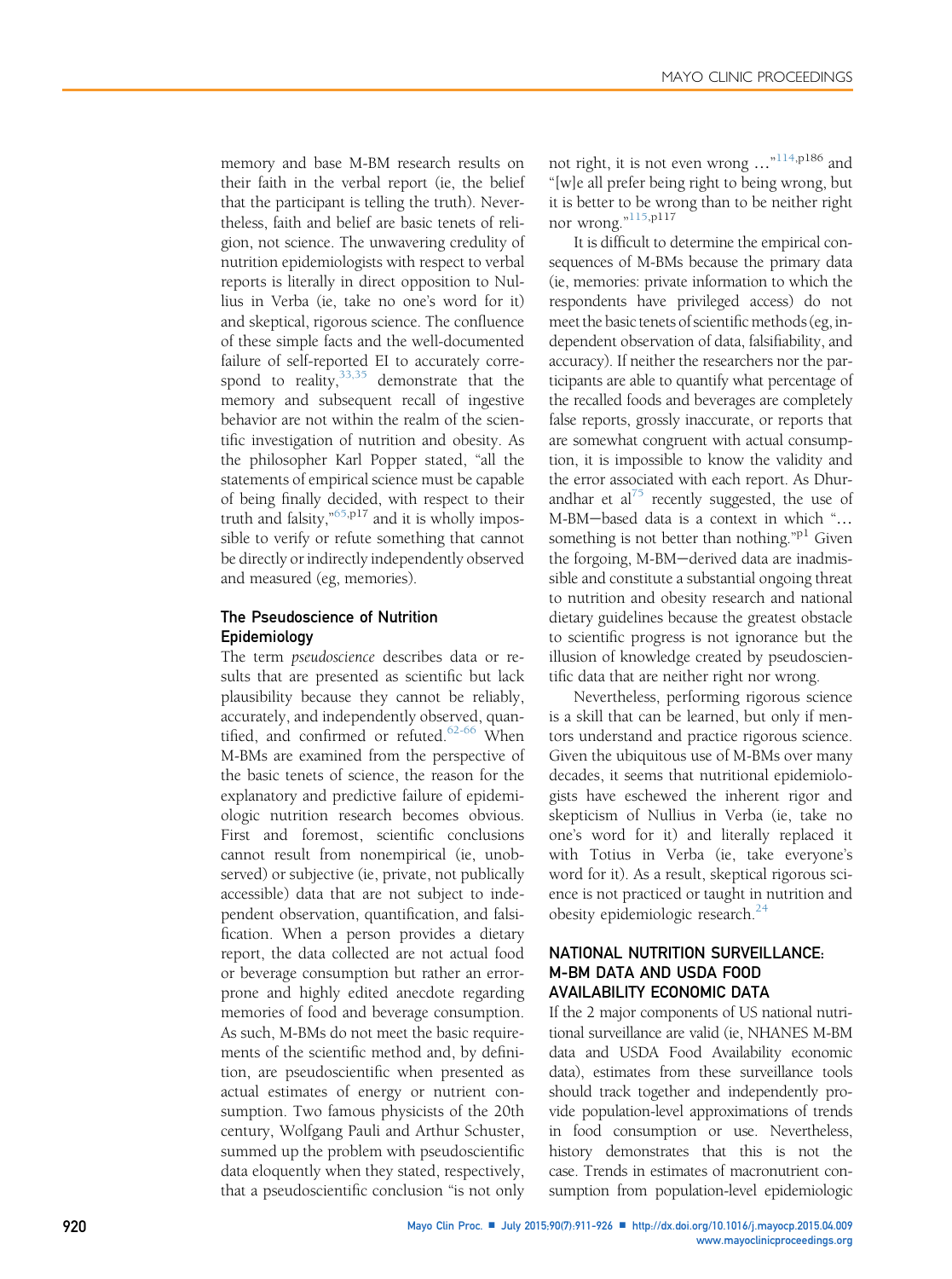surveys (ie, M-BMs) exhibited statistically significant trends that were in opposition to those of USDA economic data for fat, carbohydrates, protein, and energy (ie, kilocalories per day) from the 1960s to the late  $1980s$ .<sup>116</sup> It should be apparent that US residents could not be simultaneously consuming more and less fat, protein, carbohydrates, and energy over time. The contradictory patterns and striking lack of correspondence between the 2 primary US nutrition surveillance tools suggest that 1 or more likely both protocols are invalid. As with the severe misreporting demonstrated across the globe, $45,80$  these contradictory patterns are not limited to the United States; many countries exhibit considerable disparity between national surveillance via M-BMs and economic/ food supply data. $117-120$  This fact is further evidence that M-BMs are fatally flawed and diethealth inferences from M-BM-derived data are meaningless.

# PA AND CRF: ESSENTIAL ELEMENTS IN NUTRITION, OBESITY, AND HEALTH RESEARCH

The lack of explanatory and predictive power of epidemiologic nutrition research may also be explained by the limited acknowledgement of nonnutritional determinants of health and disease, such as nongenetic evolution,  $6-8$  PA,  $121,122$  $CRF<sub>123</sub>$  and other components of nutrient partitioning and energy balance. $124-130$  For example, more than 50 years ago the Food and Agriculture Organization of the United Nations and the World Health Organization determined that human food energy requirements should be estimated using TEE and that PA and basal energy expenditure were the primary determinants[.131,132](#page-14-0) Yet, most nutrition research does not measure any form of energy expenditure or objectively quantify PA. Currently, there is only 1 manuscript of which we are aware that uses the NHANES objectively measured PA data to directly assess nutrition-related outcomes<sup>[133](#page-14-0)</sup> and no nutrition-related publications that include the NHANES treadmill CRF data in analyses. The lack of publications may be due to the fact that only 2 waves in the more than 40-year history of the NHANES include objective measures of PA, and despite the widespread acknowledgment of the necessity of daily PA for health and wellbeing, it is routinely discounted by governmental public health funding agencies. For example, PA,

CRF, and exercise are not even listed on the National Institutes of Health's spreadsheet of categorical spending of nearly 250 classifications through 2016.<sup>9</sup> This is unfortunate given that 80% of Americans are not at risk for most nutritional deficiencies, $\frac{2}{3}$  but 95% of Americans are at risk for PA deficiency (ie, inactivity or high sedentary behavior) and do not meet the federal recommendations of 30 minutes per day of moderate to vigorous PA.<sup>[134](#page-14-0)</sup>

Given that PA and CRF are major determinants of health<sup>122,123,133,135-137</sup> and that PA is the only major modifiable determinant of TEE and nutrient-energy partitioning (ie, the metabolic fate of the foods we consume),  $6,124-130,133$ it is clear that PA and CRF must be objectively measured and controlled for in analyses if the health effects of any dietary intervention are to be examined accurately. Yet, because PA questionnaires are susceptible to many of the same systematic biases<sup>[75,138,139](#page-13-0)</sup> and inadmissibility issues as M-BMs, the failure to objectively measure PA and control for it in analyses renders health inferences from previous nutrition epidemiologic studies moot. Fortunately, for the science of health and disease, there are objective tools for the measurement of PA (eg, pedometers and accelerometry-based PA monitors), $140$  and despite limitations,  $141$  these should be used in place of surveys and questionnaires to quantify PA in future examinations of health and disease.

## SUMMARY AND FUTURE DIRECTIONS

A wise man proportions his belief to the evidence.

David Hume $142, p87$  $142, p87$ 

This critical review provides empirical and analytic evidence to support the position that (1) M-BM estimates of EI and nutrient intake have trivial relationships with actual EI and nutrient intake; (2) the assumption that human memory and recall provide literal, accurate, or precise reproductions of past ingestive behavior is indisputably false; (3) M-BMs require participants to submit to protocols that mimic procedures known to induce false recall; (4) the subjective (ie, private, not publically accessible) mental phenomena (ie, memories) from which M-BM data are derived are not subject to independent observation, quantification, or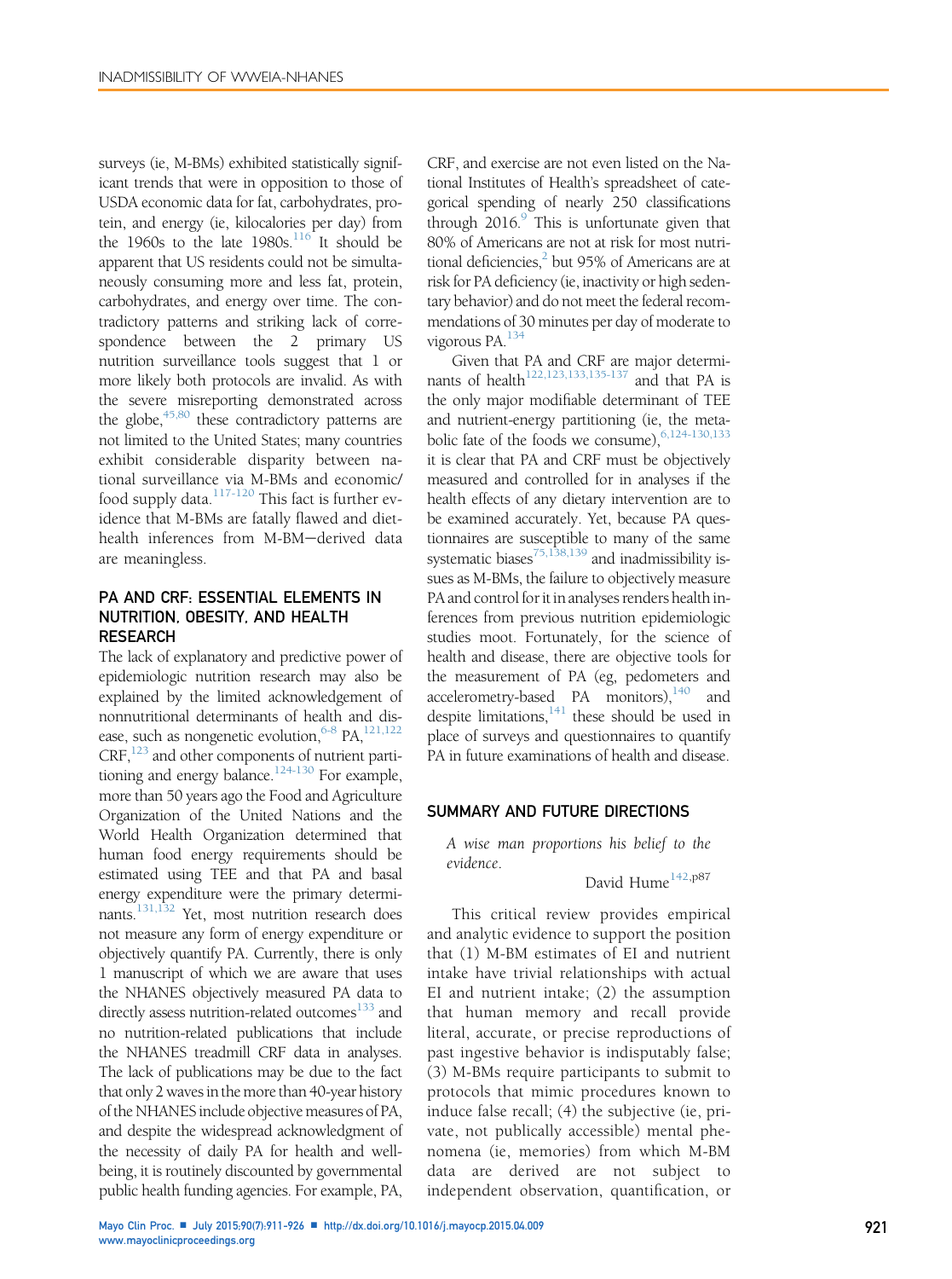falsification; therefore, these data are pseudoscientific and inadmissible in scientific research; and (5) the failure to objectively measure and control for PA and CRF in analyses renders inferences regarding most diet-health relationships moot.

Given the overwhelming evidence in support of our hypotheses, we conclude that M-BM data cannot be used to inform national dietary guidelines and that continued funding of M-BMs constitutes an unscientific and major misuse of research resources. In addition, given that there are objective data on the nutritionrelated health status of Americans, $<sup>2</sup>$  $<sup>2</sup>$  $<sup>2</sup>$  we find</sup> the DGAC's reliance on M-BMs to be without scientific support or merit. We think that skepticism and rigor are essential requirements in scientific investigations, and we fault the overly credulous nature of nutrition epidemiology for the obvious and well-demonstrated failures of the scientific community to properly inform previous federal dietary guidelines (eg, cholesterol consumption). $30,143$  We think that our nation's dietary guidelines should not be based on the pseudoscientific and highly edited anecdotes of M-BMs, and although others may disagree, we ask that they do as we have done and provide empirical evidence rather than rhetoric to support their positions. Without valid evidence, the dogmatic defense of illusory knowledge and the status quo in nutrition and obesity research (eg, see previous commentaries and guidelines<sup>[30,46,74](#page-12-0)</sup>) is an impediment to scientific progress and empirically supported public nutrition and obesity policy.

We began this critical review with evidence that our nation's food supply and the nutritional status of Americans have improved to a level unparalleled in human history.<sup>[2,3,5](#page-12-0)</sup> Given this reality and recent work on the intergenerational transmission of obesity and type 2 diabetes mellitus, $6-8$  we posit that the American diet is no longer a significant risk factor for disease for most individuals. This hypothesis is supported by multiple lines of evidence, such as a 40% decline in the age-adjusted mortality rate from 1969 to 2010,  $144$  a progressive decades long reduction in age-adjusted cardiovas-cular disease incidence and mortality, [145,146](#page-15-0) and a 1.5% per annum reduction in ageadjusted mortality rates from all major cancers as well as significant reductions in lung cancer incidence in men and women between 2001 and 2010.<sup>[147](#page-15-0)</sup> Given the forgoing and the evidence presented herein demonstrating the pseudoscientific nature of M-BMs, we assert that research efforts and funding of M-BMs and diet-health research are misdirected and argue that those resources would be better targeted to the most prevalent disease of deficiency of the 21st century: inactivity (ie, a lack of PA and exercise and high levels of sedentary behavior).<sup>[121,134](#page-14-0)</sup>

#### **CONCLUSION**

In this critical review, we argued that the essence of science is the ability to discern fact from fiction, and we presented evidence from multiple fields to support the position that the data generated by nutrition epidemiologic surveys and questionnaires are not falsifiable. As such, these data are pseudoscientific and inadmissible in scientific research. Therefore, these protocols and the resultant data should not be used to inform national dietary guidelines or public health policy, and the continued funding of these methods constitutes an unscientific and major misuse of research resources.

#### ACKNOWLEDGMENTS

The content is solely the responsibility of the authors and does not necessarily represent the official views of the National Institutes of Health.

Abbreviations and Acronyms: BMR = basal metabolic rate;  $CRF =$  cardiorespiratory fitness;  $DRM =$  Deese-Roediger and McDermott; DGAC = Dietary Guidelines Advisory Committee;  $EI =$  energy intake;  $FFQ =$  food frequency questionnaire; M-BM = memory-based dietary assessment method;  $NHANES$  = National Health and Nutrition Examination Survey;  $PA =$  physical activity;  $rEl =$ reported energy intake;  $\text{TEE}$  = total energy expenditure; USDA = US Department of Agriculture; WWEIA = What We Eat in America;  $24HR = 24$ -hour dietary recall

Grant Support: This work was supported by grant T32DK062710 (E.A., G.P.) from the National Institute of Diabetes and Digestive and Kidney Diseases of the National Institutes of Health.

Potential Competing Interests: Dr Archer has received honoraria from the International Life Sciences Institute and The Coca Cola Company. Dr Lavie reports receiving consulting fees and speaking fees from The Coca-Cola Company and writing a book on the obesity paradox with potential royalties.

Correspondence: Address to Edward Archer, PhD, Office of Energetics, Nutrition Obesity Research Center, University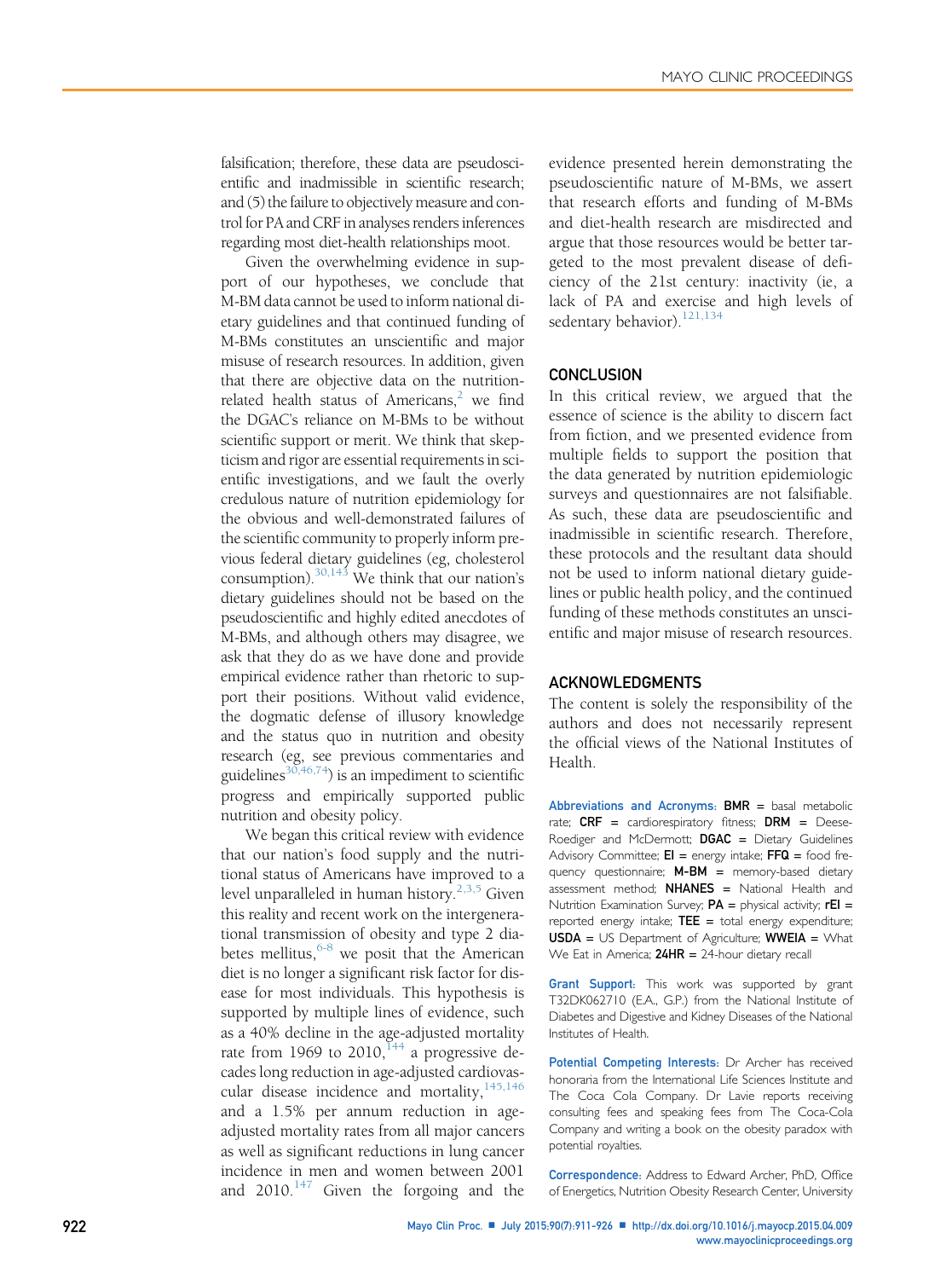<span id="page-12-0"></span>of Alabama at Birmingham, Birmingham, AL 35222 [\(archer1@UAB.edu\)](mailto:archer1@UAB.edu).

## REFERENCES

- 1. Samuelson P. The Keynes centenary. The Economist. 1983;287: 19-21.
- 2. Pfeiffer CM, Sternberg MR, Schleicher RL, Haynes BM, Rybak ME, Pirkle JL. The CDC's Second National Report on Biochemical Indicators of Diet and Nutrition in the U.S. Population is a valuable tool for researchers and policy makers. J Nutr. 2013;143(6):938S-947S.
- 3. Gerrior S, Bente L, Hiza H. Nutrient Content of the U.S. Food Supply, 1909-2000. Washington, DC: Center for Nutrition Policy and Promotion, US Department of Agriculture; 2004: Home Economics Research Report No. 56.
- 4. Rajakumar K. Pellagra in the United States: a historical perspective. South Med J. 2000;93(3):272-277.
- 5. CDC. National Report on Biochemical Indicators of Diet and Nutrition in the US Population 1999-2002. Atlanta, GA: National Center for Environmental Health; 2008.
- 6. Archer E. The childhood obesity epidemic as a result of nongenetic evolution: the maternal resources hypothesis. Mayo Clin Proc. 2015;90(1):77-92.
- 7. Archer E. The mother of all problems. New Sci. 2015;225:32-33.
- 8. Archer E. In reply-Maternal, paternal, and societal efforts are needed to "cure" childhood obesity. Mayo Clin Proc. 2015; 90(4):555-557.
- 9. Estimates of Funding for Various Research, Condition, and Disease Categories. Washington, DC: US Department of Health and Human Services; 2013.
- 10. American Association for the Advancement of Science. Historical trends in federal R&D. [http://www.aaas.org/page/](http://www.aaas.org/page/historical-trends-federal-rd) [historical-trends-federal-rd](http://www.aaas.org/page/historical-trends-federal-rd). Accessed February 21, 2015.
- 11. Ioannidis IPA. Implausible results in human nutrition research [editorial]. BMJ. 2013;347:f6698.
- 12. Taubes G. Epidemiology faces its limits. Science. 1995; 269(5221):164-169.
- 13. Schoeller DA, Thomas D, Archer E, et al. Self-report-based estimates of energy intake offer an inadequate basis for scientific conclusions. Am J Clin Nutr. 2013;97(6):1413-1415.
- 14. Stampfer MJ, Hennekens CH, Manson JE, Colditz GA, Rosner B, Willett WC. Vitamin E consumption and the risk of coronary disease in women. N Engl J Med. 1993;328(20):1444-1449.
- 15. Rimm EB, Stampfer MJ, Ascherio A, Giovannucci E, Colditz GA, Willett WC. Vitamin E consumption and the risk of coronary heart disease in men. N Engl J Med. 1993; 328(20):1450-1456.
- 16. Tatsioni A, Bonitsis NG, Ioannidis JP. Persistence of contradicted claims in the literature. JAMA. 2007;298(21):2517-2526.
- 17. Young SS, Karr A. Deming, data and observational studies. Significance. 2011;8(3):116-120.
- 18. Moorthy D, Chung M, Lee J, Yu WW, Lau J, Trikalinos TA. Concordance Between the Findings of Epidemiological Studies and Randomized Trials in Nutrition: An Empirical Evaluation and Citation Analysis. Rockville, MD: Agency for Healthcare Research and Quality; 2013:Nutritional Research Series; vol 6.
- 19. Prentice RL. Clinical trials and observational studies to assess the chronic disease benefits and risks of multivitamin-multimineral supplements. Am J Clin Nutr. 2007;85(1):308S-313S.
- 20. Druesne-Pecollo N, Latino-Martel P, Norat T, et al. Betacarotene supplementation and cancer risk: a systematic review and metaanalysis of randomized controlled trials. Int J Cancer. 2010;127(1):172-184.
- 21. Schatzkin A, Mouw T, Park Y, et al. Dietary fiber and wholegrain consumption in relation to colorectal cancer in the NIH-AARP Diet and Health Study. Am J Clin Nutr. 2007; 85(5):1353-1360.
- 22. Schoenfeld JD, Ioannidis JP. Is everything we eat associated with cancer? a systematic cookbook review. Am J Clin Nutr. 2013;97(1):127-134.
- 23. Rowe S, Alexander N. Are nutrtion scientists communicating worse or has the situation just gotten more complicated? Nutr Today. 2013;48(6):251-254.
- 24. Archer E. A wolf in sheep's clothing. TheScientist website. [http://www.the-scientist.com/?articles.view/articleNo/37918/title/](http://www.the-scientist.com/?articles.view/articleNo/37918/title/Opinion%5fA-Wolf-in-Sheep-s-Clothing) [Opinion](http://www.the-scientist.com/?articles.view/articleNo/37918/title/Opinion%5fA-Wolf-in-Sheep-s-Clothing)-[A-Wolf-in-Sheep-s-Clothing](http://www.the-scientist.com/?articles.view/articleNo/37918/title/Opinion%5fA-Wolf-in-Sheep-s-Clothing). Published October 22, 2013. Accessed February 21, 2015.
- 25. Oparil S. Low sodium intake: cardiovascular health benefit or risk? N Engl J Med. 2014;371(7):677-679.
- 26. Keys A, Aravanis C, Blackburn HW, et al. Epidemiological studies related to coronary heart disease: characteristics of men aged 40-59 in seven countries. Acta Med Scand Suppl. 1966;460:1-392.
- 27. Ravnskov U. The questionable role of saturated and polyunsaturated fatty acids in cardiovascular disease. | Clin Epidemiol. 1998;51(6):443-460.
- 28. Sievenpiper JL, de Souza RJ, Kendall CW, Jenkins DJ. Is fructose a story of mice but not men? J Am Diet Assoc. 2011; 111(2):219-220:author reply 220-212.
- 29. David Wang D, Sievenpiper JL, de Souza RJ, et al. Effect of fructose on postprandial triglycerides: a systematic review and meta-analysis of controlled feeding trials. Atherosclerosis. 2014;232(1):125-133.
- 30. Dietary Guidelines Advisory Committee. Scientific Report of the 2015 Dietary Guidelines Advisory Committee. Washington, DC: US Dept of Health and Human Services and US Dept of Agriculture; 2015.
- 31. Thompson FE, Subar AF. Dietary assessment methodology. In: Coulston AM, Boushey CJ, eds. Nutrition in the Prevention and Treatment of Disease. 2nd ed. San Diego, CA: Academic Press; 2008:3-30.
- 32. Willett W. Nutritional Epidemiology. 2nd ed. New York, NY: Oxford University Press; 1990.
- 33. Archer E, Hand GA, Blair SN, Validity of U.S. nutritional surveillance: National Health and Nutrition Examination Survey caloric energy intake data, 1971-2010. PLoS One. 2013; 8(10):e76632.
- 34. Dwyer J, Picciano MF, Raiten DJ. Estimation of usual intakes: What We Eat in America-NHANES. | Nutr. 2003;133(2): 609S-623S.
- 35. Lissner L, Troiano RP, Midthune D, et al. OPEN about obesity: recovery biomarkers, dietary reporting errors and BMI. Int J Obes (Lond). 2007;31(6):956-961.
- 36. Freedman LS, Commins JM, Moler JE, et al. Pooled results from 5 validation studies of dietary self-report instruments using recovery biomarkers for energy and protein intake. Am J Epidemiol. 2014;180(2):172-188.
- 37. Schoeller DA. Limitations in the assessment of dietary energy intake by self-report. Metabolism. 1995;44(2 suppl 2):18-22.
- 38. Subar AF, Kipnis V, Troiano RP, et al. Using intake biomarkers to evaluate the extent of dietary misreporting in a large sample of adults: the OPEN study. Am J Epidemiol. 2003;158(1):1-13.
- 39. Goris AH, Westerterp-Plantenga MS, Westerterp KR. Undereating and underrecording of habitual food intake in obese men: selective underreporting of fat intake. Am J Clin Nutr. 2000;71(1):130-134.
- 40. Scagliusi FB, Polacow VO, Artioli GG, Benatti FB, Lancha AH Jr. Selective underreporting of energy intake in women: magnitude, determinants, and effect of training. J Am Diet Assoc. 2003;103(10):1306-1313.
- 41. Heitmann BL, Lissner L. Can adverse effects of dietary fat intake be overestimated as a consequence of dietary fat underreporting? Public Health Nutr. 2005;8(8):1322-1327.
- 42. Heitmann BL, Lissner L, Osler M. Do we eat less fat, or just report so? Int J Obes Relat Metab Disord. 2000;24(4):435-442.
- 43. Heitmann BL, Milman N, Hansen GL. Relationship between dietary iron intake, corrected for diet reporting error, and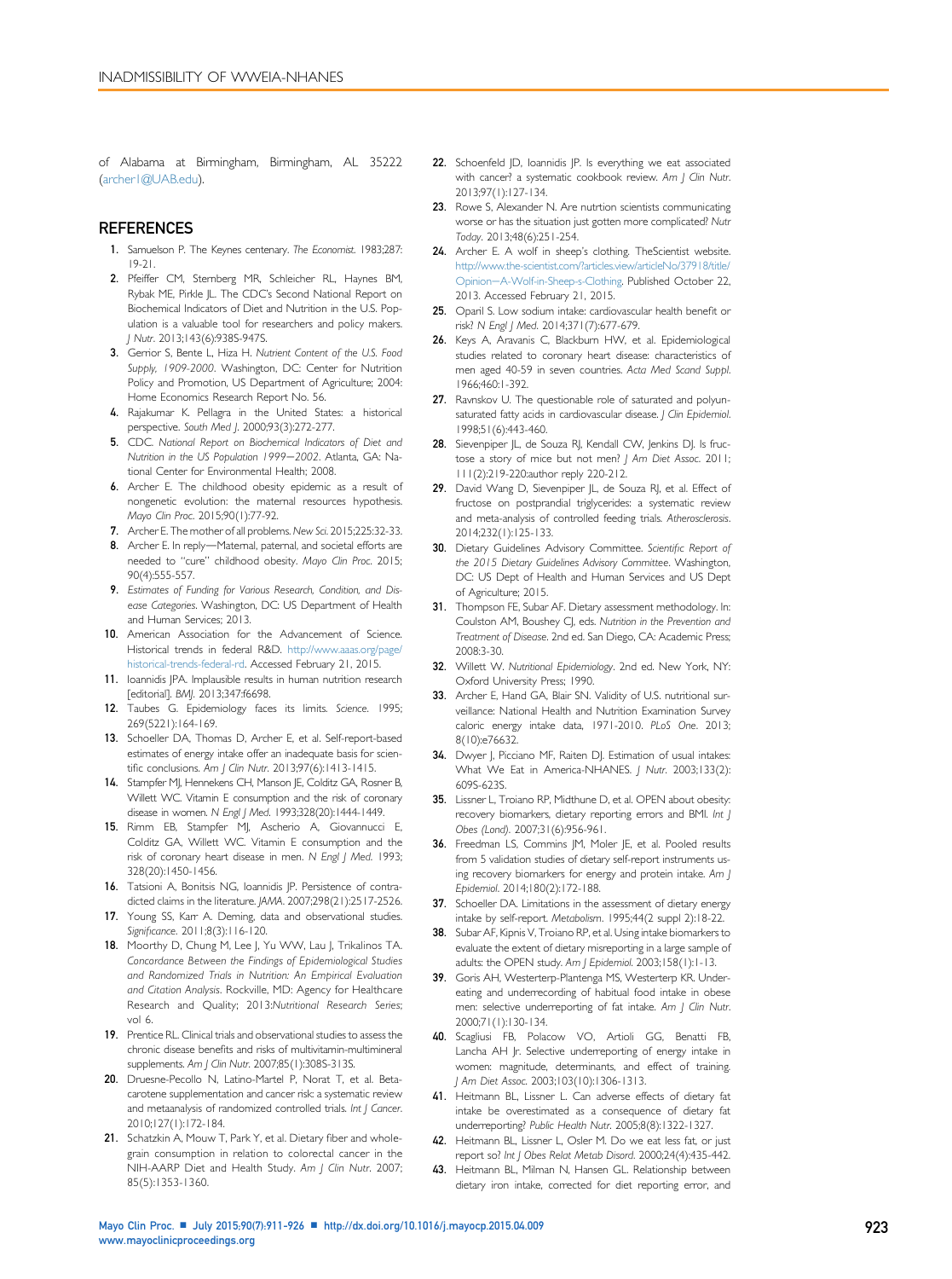serum ferritin in Danish women aged 35-65 years. Br J Nutr. 1996;75(6):905-913.

- <span id="page-13-0"></span>44. Black AE, Goldberg GR, Jebb SA, Livingstone MB, Cole TJ, Prentice AM. Critical evaluation of energy intake data using fundamental principles of energy physiology, 2: evaluating the results of published surveys. Eur J Clin Nutr. 1991;45(12): 583-599.
- 45. Goldberg GR, Black AE, Jebb SA, et al. Critical evaluation of energy intake data using fundamental principles of energy physiology, 1: derivation of cut-off limits to identify underrecording. Eur J Clin Nutr. 1991;45(12):569-581.
- 46. Hébert J, Hurley TG, Steck SE, et al. Considering the value of dietary assessment data in informing nutrition-related health policy. Adv Nutr. 2014;5(4):447-455.
- 47. Johnson MK, Raye CL, Mitchell KJ, Ankudowich E. The cognitive neuroscience of true and false memories. Nebr Symp Motiv. 2012;58:15-52.
- 48. Schacter DL. Constructive memory: past and future. Dialogues Clin Neurosci. 2012;14(1):7-18.
- 49. Schacter DL, Slotnick SD. The cognitive neuroscience of memory distortion. Neuron. 2004;44(1):149-160.
- 50. Patihis L, Frenda SJ, LePort AKR, et al. False memories in highly superior autobiographical memory individuals. Proc Natl Acad Sci U S A. 2013;110(52):20947-20952.
- 51. Schooler JW. The distinctions of false and fuzzy memories. J Exp Child Psychol. 1998;71(2):130-143.
- 52. Loftus E. Our changeable memories: legal and practical implications. Nat Rev Neurosci. 2003;4(3):231-234.
- 53. Goff L, Roediger H. Imagination inflation for action events: repeated imaginings lead to illusory recollections. Mem Cognit. 1998;26(1):20-33.
- 54. Brockmeier J. After the archive: remapping memory. Culture Psychol. 2010;16(1):5-35.
- 55. Bernstein DM, Loftus EF. The consequences of false memories for food preferences and choices. Perspect Psychol Sci. 2009;4(2):135-139.
- 56. Loftus EF. The malleability of human memory. Am Sci. 1979; 67(3):312-320.
- 57. Schacter DL, Loftus EF. Memory and law: what can cognitive neuroscience contribute? Nat Neurosci. 2013;16(2):119-123.
- 58. Bernard HR, Killworth P, Kronenfeld D, Sailer L. The problem of informant accuracy: the validity of retrospective data. Annu Rev Anthropol. 1984;13(1):495-517.
- 59. Centers for Disease Control and Prevention. NHANES MEC in-person dietary interviewers procedures manual. [http://](http://www.cdc.gov/nchs/data/nhanes/nhanes_09_10/DietaryInterviewers_Inperson.pdf) [www.cdc.gov/nchs/data/nhanes/nhanes\\_09\\_10/DietaryInter](http://www.cdc.gov/nchs/data/nhanes/nhanes_09_10/DietaryInterviewers_Inperson.pdf) [viewers\\_Inperson.pdf.](http://www.cdc.gov/nchs/data/nhanes/nhanes_09_10/DietaryInterviewers_Inperson.pdf) Published January 2009. Accessed August 9, 2014.
- 60. Shaw J, Porter S. Constructing rich false memories of committing crime. Psychol Sci. 2015;26(3):291-301.
- 61. Bernstein DM, Laney C, Morris EK, Loftus EF. False beliefs about fattening foods can have healthy consequences. Proc Natl Acad Sci U S A. 2005;102(39):13724-13731.
- 62. Platt JR. Strong inference: certain systematic methods of scientific thinking may produce much more rapid progress than others. Science. 1964;146(3642):347-353.
- 63. Sober E. Philosophy of Biology. Boulder, CO: Westview Press; 1993.
- 64. Popper K. Conjectures and Refutations: The Growth of Scientific Knowledge. London, England: Routledge; 2004/1965.
- 65. Popper KR. The Logic of Scientific Discovery. London, England: Hutchinson; 1959.
- 66. Popper KR. Objective Knowledge: An Evolutionary Approach. New York, NY: Oxford University Press; 1972.
- 67. Heitmann BL. Social desirability bias in dietary self-report may compromise the validity of dietary intake measures. Implications for diet disease relationships. Int J Epidemiol. 1996; 25(1):222-225.
- 68. Michell J. Measurement: a beginner's guide. J Appl Meas. 2003; 4(4):298-308.
- 69. Straube B. An overview of the neuro-cognitive processes involved in the encoding, consolidation, and retrieval of true and false memories. Behav Brain Funct. 2012;8:35.
- 70. Schacter D. The Seven Sins of Memory. Boston, MA: Houghton Mifflin Harcourt; 2001.
- 71. Mencken HL. Counter-Offensive. The American Mercury Magazine. Vol May. Whitefish, MT: Kessinger Publishing, LLC; 1926:123-124.
- 72. Black AE. Critical evaluation of energy intake using the Goldberg cut-off for energy intake:basal metabolic rate: a practical guide to its calculation, use and limitations. Int J Obes Relat Metab Disord. 2000;24(9):1119-1130.
- 73. Institute of Medicine. Report of the Panel on Macronutrients: Dietary Reference Intakes for Energy, Carbohydrate, Fiber, Fat, Fatty Acids, Cholesterol, Protein, and Amino Acids (Macronutrients). Washington DC: The National Academies Press; 2005.
- 74. Satija A, Yu E, Willett WC, Hu FB. Understanding nutritional epidemiology and its role in policy. Adv Nutr. 2015;6(1):5-18.
- 75. Dhurandhar NV, Schoeller D, Brown AW, et al. Energy balance measurement: when something is not better than nothing [published online November 13, 2014]. Int J Obes (Lond).
- 76. Archer E, Blair SN. Implausible data, false memories, and the status quo in dietary assessment. Adv Nutr. 2015;6(2):229-230.
- 77. Beaudoin R, Mayer J. Food intakes of obese and non-obese women. J Am Diet Assoc. 1953;29(1):29-33.
- 78. Bellach B, Kohlmeier L. Energy adjustment does not control for differential recall bias in nutritional epidemiology. J Clin Epidemiol. 1998:51(5):393-398.
- 79. Ferrari P, Slimani N, Ciampi A, et al. Evaluation of underand overreporting of energy intake in the 24-hour diet recalls in the European Prospective Investigation into Cancer and Nutrition (EPIC). Public Health Nutr. 2002; 5(6B):1329-1345.
- 80. Orcholski L, Luke A, Plange-Rhule J, et al. Under-reporting of dietary energy intake in five populations of the African diaspora. Br J Nutr. 2015;113(3):464-472.
- 81. Forrestal SG. Energy intake misreporting among children and adolescents: a literature review. Matern Child Nutr. 2011;7(2):112-127.
- 82. Pomerleau J, Ostbye T, Bright-See E. Potential underreporting of energy intake in the Ontario Health Survey and its relationship with nutrient and food intakes. Eur J Epidemiol. 1999; 15(6):553-557.
- 83. Poslusna K, Ruprich J, de Vries JH, Jakubikova M, van't Veer P. Misreporting of energy and micronutrient intake estimated by food records and 24 hour recalls, control and adjustment methods in practice. Br J Nutr. 2009;101(suppl 2):S73-S85.
- Banna JC, Fialkowski MK, Townsend MS. Misreporting of dietary intake affects estimated nutrient intakes in low-income Spanish-speaking women [published online August 12, 2014]. J Acad Nutr Diet.
- 85. Hill RJ, Davies PS. The validity of self-reported energy intake as determined using the doubly labelled water technique. Br J Nutr. 2001;85(4):415-430.
- 86. Lafay L, Mennen L, Basdevant A, et al. Does energy intake underreporting involve all kinds of food or only specific food items? results from the Fleurbaix Laventie Ville Sante (FLVS) study. Int J Obes Relat Metab Disord. 2000;24(11): 1500-1506.
- 87. Westerterp KR, Goris AH. Validity of the assessment of dietary intake: problems of misreporting. Curr Opin Clin Nutr Metab Care. 2002;5(5):489-493.
- 88. Krebs-Smith SM, Graubard BI, Kahle LL, Subar AF, Cleveland LE, Ballard-Barbash R. Low energy reporters vs others: a comparison of reported food intakes. Eur J Clin Nutr. 2000;54(4):281-287.
- 89. Livingstone MB, Black AE. Markers of the validity of reported energy intake. J Nutr. 2003;133(suppl 3):895S-920S.
- Schacter DL, Norman KA, Koutstaal W. The cognitive neuroscience of constructive memory. Annu Rev Psychol. 1998;49: 289-318.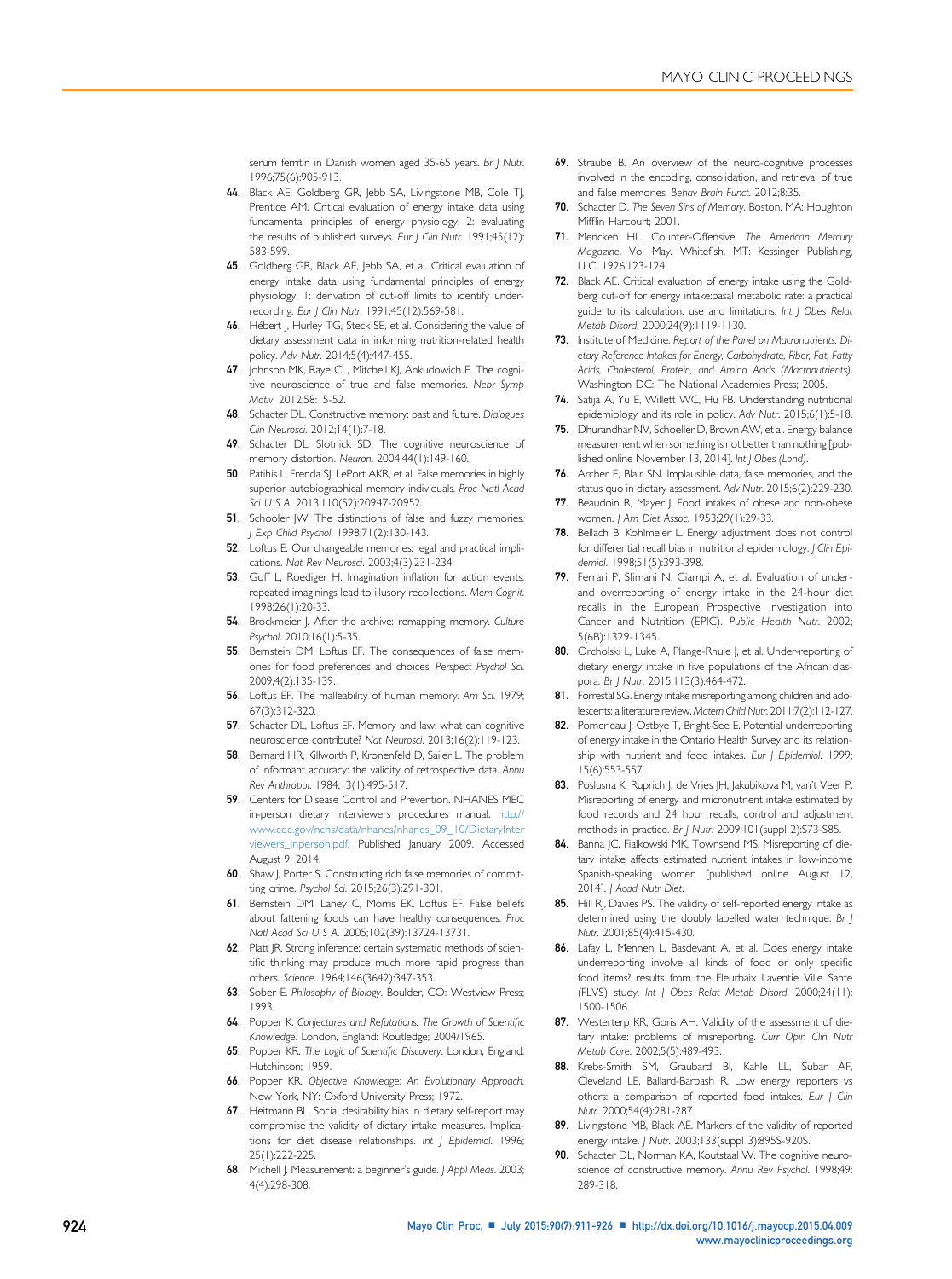- <span id="page-14-0"></span>91. Johnson MK. Memory and reality. Am Psychol. 2006;61(8):760-771.
- 92. Gallo DA. False memories and fantastic beliefs: 15 years of the DRM illusion. Mem Cognit. 2010;38(7):833-848.
- 93. Bartlett FC. Remembering: A Study in Experimental and Social Psychology. Cambridge, England: Cambridge University Press; 1932.
- 94. Storms MD, Nisbett RE. Insomnia and the attribution process. J Pers Soc Psychol. 1970;16(2):319-328.
- 95. Zimbardo PG, Cohen A, Weisenberg M, Dworkin L, Firestone I. The control of experimental pain. In: Zimbardo PG, ed. The Cognitive Control of Motivation. Glenview, IL: Foresman; 1969.
- 96. Mandler JM. Categorical and schematic organization in memory. In: Puff CR, ed. Memory Organization and Structure. New York, NY: Academic Press; 1979.
- 97. Freeman LC, Romney AK, Freeman SC. Cognitive structure and informant accuracy. Am Anthropologist. 1987;89(2):310- 325.
- 98. Kronenfeld DB, Kronenfeld J, Kronenfeld JE. Toward a science of design for successful food service. Inst Vol Feed Manage. 1972;70(11):38-44.
- 99. Gallo DA, Roberts MJ, Seamon JG. Remembering words not presented in lists: can we avoid creating false memories? Psychon Bull Rev. 1997;4(2):271-276.
- 100. Cann DR, McRae K, Katz AN. False recall in the Deese-Roediger-McDermott paradigm: the roles of gist and associative strength. Q J Exp Psychol. 2011;64(8):1515-1542.
- 101. Besnard A, Caboche J, Laroche S. Reconsolidation of memory: a decade of debate. Prog Neurobiol. 2012;99(1):61-80.
- 102. Schwabe L, Nader K, Pruessner JC. Reconsolidation of human memory: brain mechanisms and clinical relevance. Biol Psychiatry. 2014;76(4):274-280.
- 103. Mojet J, Köster EP. Sensory memory and food texture. Food Qual Preference. 2005;16(3):251-266.
- 104. Deese J. On the prediction of occurrence of particular verbal intrusions in immediate recall. J Exp Psychol. 1959; 58(1):17-22.
- 105. Roediger HL, McDermott KB. Creating false memories: remembering words not presented in lists. J Exp Psychol Learn Mem Cogn. 1995;21(4):803-814.
- 106. Molag ML, de Vries JHM, Ocké MC, et al. Design characteristics of food frequency questionnaires in relation to their validity. Am J Epidemiol. 2007;166(12):1468-1478.
- 107. Neuhouser ML, Tinker L, Shaw PA, et al. Use of recovery biomarkers to calibrate nutrient consumption self-reports in the Women's Health Initiative. Am J Epidemiol. 2008;167(10): 1247-1259.
- 108. Berger MA. What has a decade of Daubert wrought? Am J Public Health. 2005;95(suppl 1):S59-S65.
- 109. Krimsky S. The weight of scientific evidence in policy and law. Am J Public Health. 2005;95(suppl 1):S129-S136.
- 110. McLean v. Arkansas Board of Education, 529 F. Sup. 1255, 1258-1264; E.D. Ark. 1982.
- 111. Bacon F. Of the Proficience and Advancement of Learning, Divine and Human. London, England: J.W. Parker and Son; 1605/ 1852.
- 112. Newton I. The Principia: Mathematical Principles of Natural Philosophy. Berkeley, CA: University of California Press; 1687/ 1999.
- 113. Horace. (Quintus Horatius Flaccus), Epistulae, Book I. <http://www.thelatinlibrary.com/horace/epist1.shtml>. Accessed April 2015.
- 114. Peierls RE. Wolfgang Ernst Pauli: 1900-1958. Biographical Memoirs Fellows Roy Soc. 1960;5:174-192.
- 115. Schuster A. The Progress of Physics. Cambridge, England: Cambridge University Press; 1911.
- 116. Crane NT, Lewis CJ, Yetley EA. Do time trends in food supply levels of macronutrients reflect survey estimates of macronutrient intake? Am J Public Health. 1992;82(6):862-866.
- 117. Serra-Majem L, MacLean D, Ribas L, et al. Comparative analysis of nutrition data from national, household, and individual levels: results from a WHO-CINDI collaborative project in Canada, Finland, Poland, and Spain. J Epidemiol Community Health. 2003;57(1):74-80.
- 118. Serra-Majem L. Food availability and consumption at national, household and individual levels: implications for food-based dietary guidelines development. Public Health Nutr. 2001; 4(2B):673-676.
- 119. Rodriguez-Artalejo F, Banegas JR, Graciani A, Hernandez-Vecino R, del Rey-Calero J. Food supply versus household survey data: nutrient consumption trends for Spain, 1958-1988. Eur J Epidemiol. 1996;12(4):367-371.
- 120. Matsumura Y. Nutrition trends in Japan. Asia Pac J Clin Nutr. 2001;10(suppl):S40-S47.
- 121. Blair SN. Physical inactivity: the biggest public health problem of the 21st century. Br J Sports Med. 2009;43(1):1-2.
- 122. Archer E, Blair SN. Physical activity and the prevention of cardiovascular disease: from evolution to epidemiology. Prog Cardiovasc Dis. 2011;53(6):387-396.
- 123. Blair SN, Kohl HW III, Paffenbarger RS Jr, Clark DG, Cooper KH, Gibbons LW. Physical fitness and all-cause mortality: a prospective study of healthy men and women. JAMA. 1989;262(17):2395-2401.
- 124. Krogh-Madsen R, Thyfault JP, Broholm C, et al. A 2-wk reduction of ambulatory activity attenuates peripheral insulin sensitivity. J Appl Physiol. 2010;108(5):1034-1040.
- 125. Thyfault JP, Krogh-Madsen R. Metabolic disruptions induced by reduced ambulatory activity in free-living humans. J Appl Physiol (1985). 2011;111(4):1218-1224.
- 126. Bergouignan A, Kealey EH, Schmidt SL, Jackman MR, Bessesen DH. Twenty-four hour total and dietary fat oxidation in lean, obese and reduced-obese adults with and without a bout of exercise. PLoS One. 2014;9(4):e94181.
- 127. Bergouignan A, Momken I, Schoeller DA, et al. Regulation of energy balance during long-term physical inactivity induced by bed rest with and without exercise training. J Clin Endocrinol Metab. 2010;95(3):1045-1053.
- 128. Bergouignan A, Rudwill F, Simon C, Blanc S. Physical inactivity as the culprit of metabolic inflexibility: evidence from bed-rest studies. J Appl Physiol (1985). 2011;111(4): 1201-1210.
- 129. Bergouignan A, Schoeller DA, Normand S, et al. Effect of physical inactivity on the oxidation of saturated and monounsaturated dietary fatty acids: results of a randomized trial. PLoS Clin Trials. 2006;1(5):e27.
- 130. Bergouignan A, Trudel G, Simon C, et al. Physical inactivity differentially alters dietary oleate and palmitate trafficking. Diabetes. 2009;58(2):367-376.
- 131. Food and Agriculture Organization. Calorie Requirements: Report on the Second Committee on Calorie Requirements. Rome, Italy: Food and Agriculture Organization; 1957:Nutrition Studies No. 15.
- 132. FAO/WHO/UNU. Energy and Protein Requirements. Geneva, Switzerland: World Health Organization; 1985:WHO Technical Report Series 724.
- 133. Archer E, Hand GA, Hébert JR, et al. Validation of a novel protocol for calculating estimated energy requirements and average daily physical activity ratio for the U.S. population: 2005-2006. Mayo Clin Proc. 2013;88(12):1398-1407.
- 134. Troiano RP, Berrigan D, Dodd KW, Masse LC, Tilert T, McDowell M. Physical activity in the United States measured by accelerometer. Med Sci Sports Exerc. 2008; 40(1):181-188.
- 135. Lee IM, Shiroma EJ, Lobelo F, Puska P, Blair SN, Katzmarzyk PT. Effect of physical inactivity on major noncommunicable diseases worldwide: an analysis of burden of disease and life expectancy. Lancet. 2012;380(9838):219-229.
- 136. LaMonte MJ, Blair SN, Church TS. Physical activity and diabetes prevention. J Appl Physiol. 2005;99(3):1205-1213.